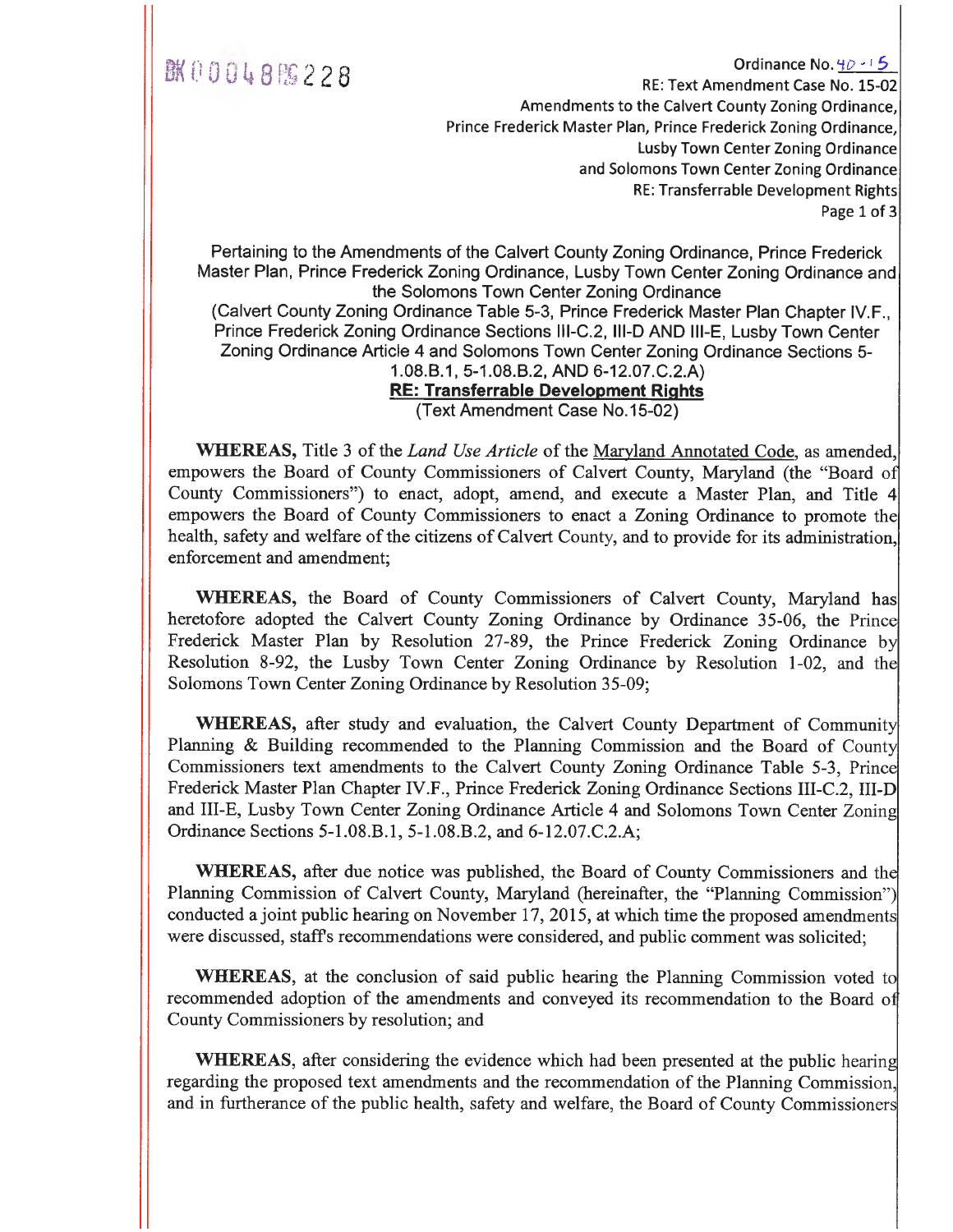EM(  $0, 0, 0, 4, 8$  )  $\frac{10}{15}$   $2, 2, 9$ RE: Text Amendment Case No. 15-02 Amendments to the Calvert County Zoning Ordinance, Prince Frederick Master Plan, Prince Frederick Zoning Ordinance, Lusby Town Center Zoning Ordinance and Solomons Town Center Zoning Ordinance RE: Transferrable Development Rights Page 2 of 3

determined it is in the best interest of the citizens of the County to enact the text amendments to the Calvert County Zoning Ordinance, Prince Frederick Master Plan and Zoning Ordinance, Lusby Town Center Zoning Ordinance and Solomons Town Center Zoning Ordinance as set forth in Exhibit A, attached hereto and made a part hereof.

**NOW, THEREFORE, BE IT ORDAINED** by the Board of County Commissioners of Calvert County, Maryland, that the Calvert County Zoning Ordinance Table 5-3, Prince Frederick Master Plan Chapter IV.F., Prince Frederick Zoning Ordinance Sections III-C.2, III-D and III-E, Lusby Town Center Zoning Ordinance Article 4 and Solomons Town Center Zoning Ordinance Sections 5-1.08.B.1, 5-1.08.B.2, and 6-12.07.C.2.A **BE,** and hereby **ARE,** amended by adopting the text amendments as shown in attached Exhibit A hereto and made a part hereof (Exhibit B depicts the amendments as they will actually appear in the Zoning Ordinances and Master Plan).

**BE IT FURTHER ORDAINED** by the Board of County Commissioners of Calvert County, Maryland that, in the event any portion of this Ordinance or the Calvert County Zoning Ordinance, Prince Frederick Master Plan, Prince Frederick Zoning Ordinance, Lusby Town Center Zoning Ordinance or Solomons Town Center Zoning Ordinance are found to be unconstitutional, illegal, null or void, it is the intent of the Board of County Commissioners to sever only the invalid portion or provision, and that the remainder of the Ordinances shall be enforceable and valid.

**BE IT FURTHER ORDAINED** by the Board of County Commissioners of Calvert County, Maryland that the foregoing recitals are adopted as if fully rewritten herein.

**BE IT FURTHER ORDAINED** by the Board of County Commissioners of Calvert County, Maryland that this amendatory Ordinance shall be effective upon recordation without publication of a fair summary, but in no event sooner than ten (10) days from adoption.

**DONE,** this  $11^{\lambda n}$  day of November 2015 by the Board of County Commissioners of Calvert County, Maryland.

| Aye:            |  |  |
|-----------------|--|--|
| Nay:            |  |  |
| Absent/Abstain: |  |  |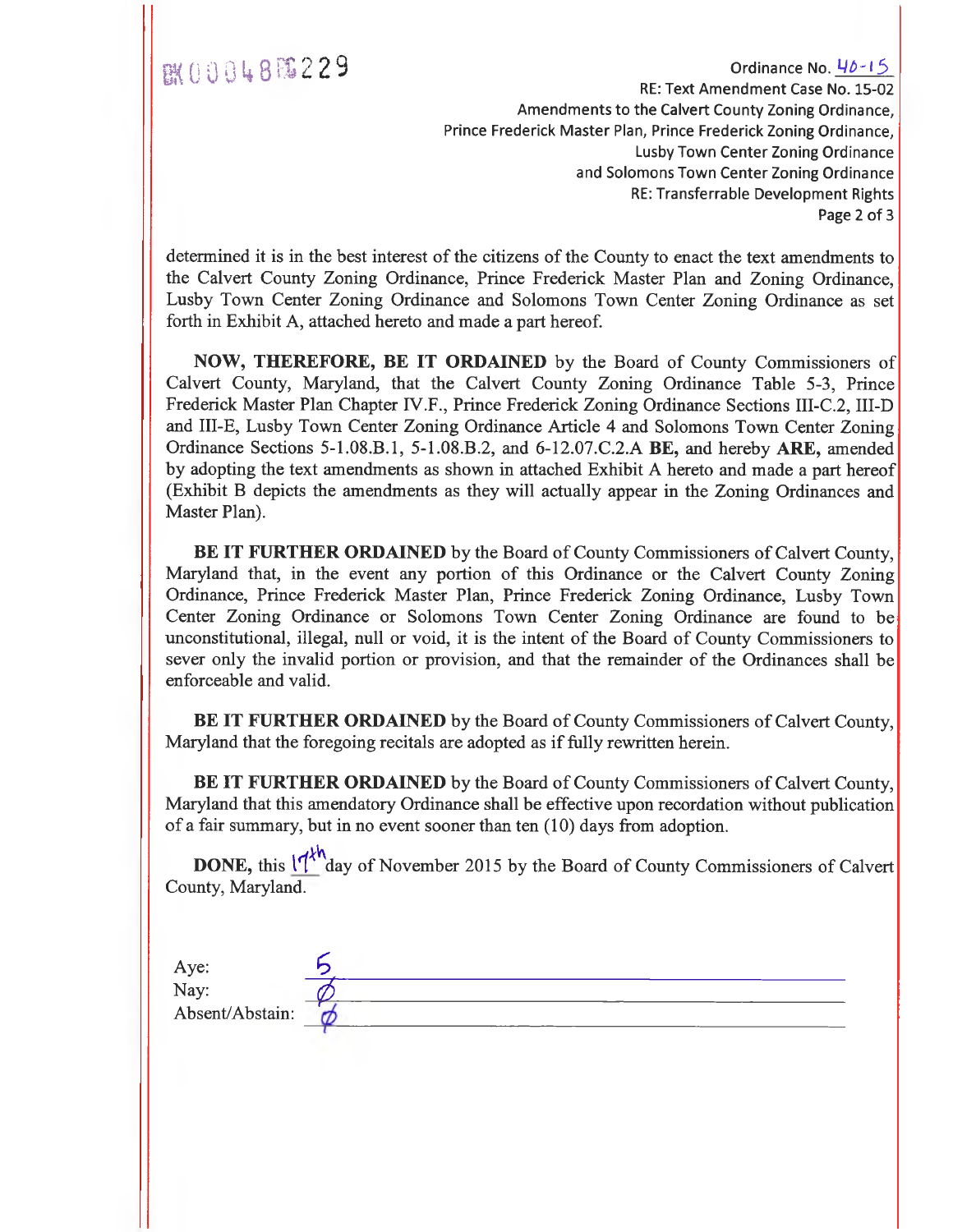### **EX00048FG230**

Ordinance No.  $46 - 15$ RE: Text Amendment Case No. 15-02 Amendments to the Calvert County Zoning Ordinance, Prince Frederick Master Plan, Prince Frederick Zoning Ordinance, Lusby Town Center Zoning Ordinance and Solomons Town Center Zoning Ordinance RE: Transferrable Development Rights Page 3 of 3

#### **ATTEST:**

ide Maureen L. Frederick, Clerk

Approved for form and legal sufficiency by:

John B. Norris, III, County Attorney

#### **BOARD OF COUNTY COMMISSIONERS OF CALVERT COUNTY, MARYLAND**

Steven R Weems, President

•

Evan K. Slaughenhoupt Jr., Vice-President

Mike **Hart** 

Tom Hej

Pat Nutter

 $32.20$  ... **M. Same day** CCli,MISSIONERS **I** Li V., • Low,. LU 1

ffachy P. Smith)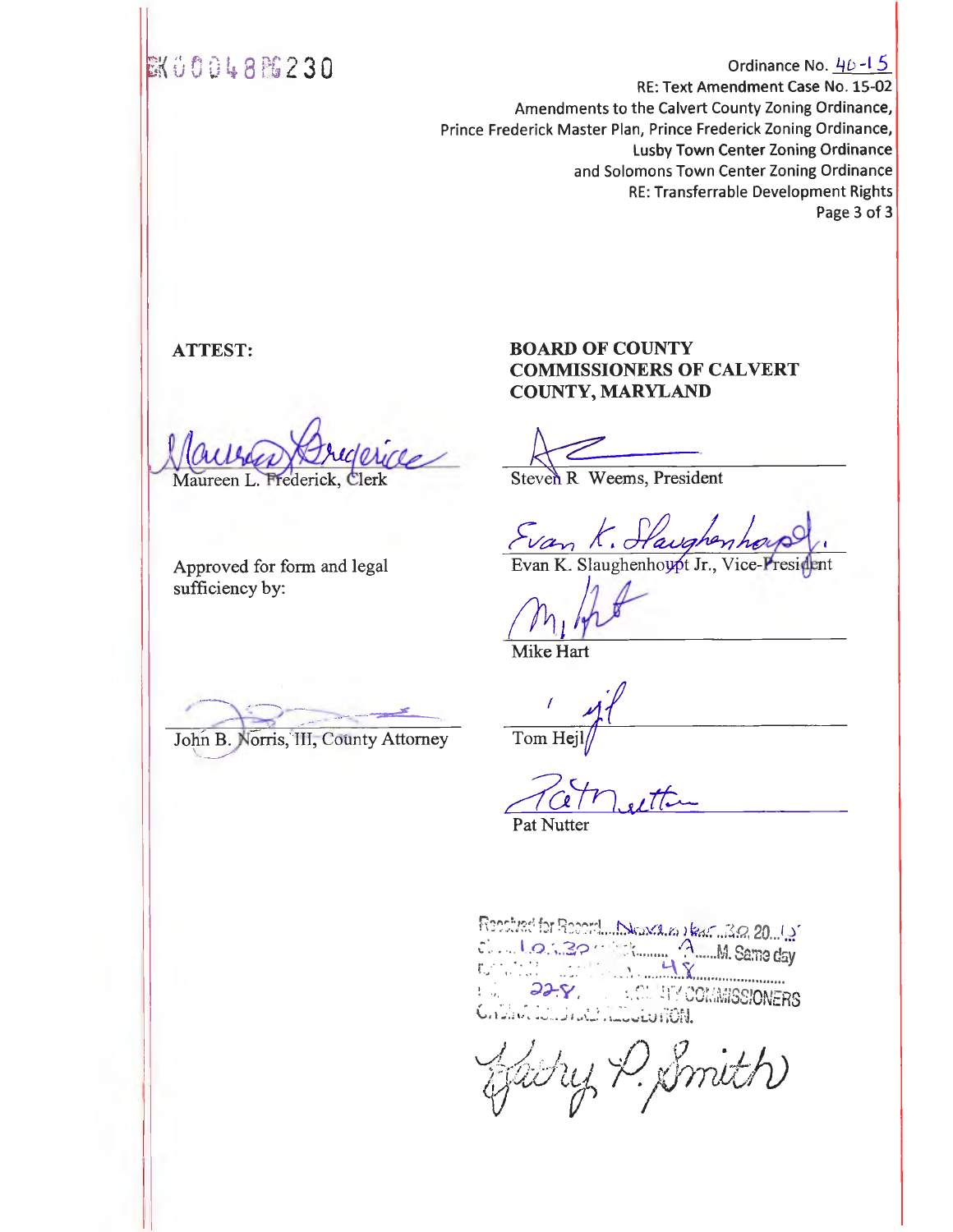| TABLE 5-3 Residential Density and Minimum Lot Size Chart-Town Centers (continued)*<br>Residential Density = $D$ ; Minimum Lot Size = $L$                                                                                                                                                                                                                                                                                                                                                                                                                                                                                                                                                                                            |                                                        |                                                       |                                                                                          |                  |                                                                                             |                  |                             |                                                                          |  |  |
|-------------------------------------------------------------------------------------------------------------------------------------------------------------------------------------------------------------------------------------------------------------------------------------------------------------------------------------------------------------------------------------------------------------------------------------------------------------------------------------------------------------------------------------------------------------------------------------------------------------------------------------------------------------------------------------------------------------------------------------|--------------------------------------------------------|-------------------------------------------------------|------------------------------------------------------------------------------------------|------------------|---------------------------------------------------------------------------------------------|------------------|-----------------------------|--------------------------------------------------------------------------|--|--|
| Single-family<br><b>Detached</b>                                                                                                                                                                                                                                                                                                                                                                                                                                                                                                                                                                                                                                                                                                    |                                                        | Duplex, triplex, fourplex (unless<br>otherwise noted) |                                                                                          | <b>Townhouse</b> |                                                                                             | Multi-family     |                             |                                                                          |  |  |
|                                                                                                                                                                                                                                                                                                                                                                                                                                                                                                                                                                                                                                                                                                                                     | <b>With TDRs</b><br><b>Base</b>                        |                                                       | <b>Base</b>                                                                              | <b>With TDRs</b> |                                                                                             | <b>With TDRs</b> | <b>Base</b>                 | <b>With TDRs</b>                                                         |  |  |
| All Districts. The number of dwelling units that can be placed on any given site will be determined on the basis of Town Center regulations but in no case<br>may exceed 14 units per acre. No minimum lot size is required. However, single-family detached, single-family attached and townhouse residences<br>shall be provided with a private backyard at least equal in size to the footprint of the building. Five-TDRs are required for each dwelling unit over<br><b>Prince Frederick</b><br>one per acre. <sup>9</sup> Age-restricted housing communities which are properly submitted for approval to the Department of Planning & Zoning prior to July 1,<br>2006 shall be exempt from the requirement to purchase TDRs. |                                                        |                                                       |                                                                                          |                  |                                                                                             |                  |                             |                                                                          |  |  |
| Old Town                                                                                                                                                                                                                                                                                                                                                                                                                                                                                                                                                                                                                                                                                                                            |                                                        |                                                       |                                                                                          |                  |                                                                                             |                  |                             |                                                                          |  |  |
| Old Town Res.                                                                                                                                                                                                                                                                                                                                                                                                                                                                                                                                                                                                                                                                                                                       |                                                        |                                                       |                                                                                          |                  |                                                                                             |                  |                             |                                                                          |  |  |
| Old Town Trans.                                                                                                                                                                                                                                                                                                                                                                                                                                                                                                                                                                                                                                                                                                                     |                                                        |                                                       |                                                                                          |                  |                                                                                             |                  | Rt 2/4 or Dares Beach Road. | The site is immediately adjacent to                                      |  |  |
| Fairgrounds                                                                                                                                                                                                                                                                                                                                                                                                                                                                                                                                                                                                                                                                                                                         |                                                        |                                                       | Provided at least 40% of dwelling units on<br>any given site are single-family detached. |                  | Provided at least 40% of<br>dwelling units on any given site<br>are single-family detached. |                  | multi-family                | Provided no more than 20% of the<br>dwelling units on any given site are |  |  |
| Entry                                                                                                                                                                                                                                                                                                                                                                                                                                                                                                                                                                                                                                                                                                                               |                                                        |                                                       | 10                                                                                       |                  |                                                                                             | 10               |                             | 10 <sup>°</sup>                                                          |  |  |
| Village                                                                                                                                                                                                                                                                                                                                                                                                                                                                                                                                                                                                                                                                                                                             | 10                                                     |                                                       | 10                                                                                       |                  |                                                                                             | 10 <sup>°</sup>  |                             | 10                                                                       |  |  |
| New Town                                                                                                                                                                                                                                                                                                                                                                                                                                                                                                                                                                                                                                                                                                                            | 10                                                     |                                                       | 10                                                                                       |                  |                                                                                             | 10               |                             | 10 <sup>°</sup>                                                          |  |  |
| Forest                                                                                                                                                                                                                                                                                                                                                                                                                                                                                                                                                                                                                                                                                                                              | 30% of units must be single-family<br>detached, 2/acre |                                                       | 30% of units must be single-family<br>attached (including Townhouse);                    |                  | 30% of units must be single-<br>family attached (including<br>Townhouse);                   |                  |                             | 30% of units must be multifamily.                                        |  |  |

<sup>.&</sup>lt;br>Refer to individual Town Center Zoning Ordinances for specific requirements. Conditions may apply which are not included in this table.

<sup>&</sup>lt;sup>9</sup> In lieu of purchasing TDRs, applicants with bona fide affordable housing projects may apply to the Board of County Commissioners for a waiver of the requirement to purchase TDRs. See the Town Center Zoning Ordinance for details.

<sup>&</sup>lt;sup>10</sup> Special conditions are required for these uses. See the Prince Frederick Zoning Ordinance for conditions.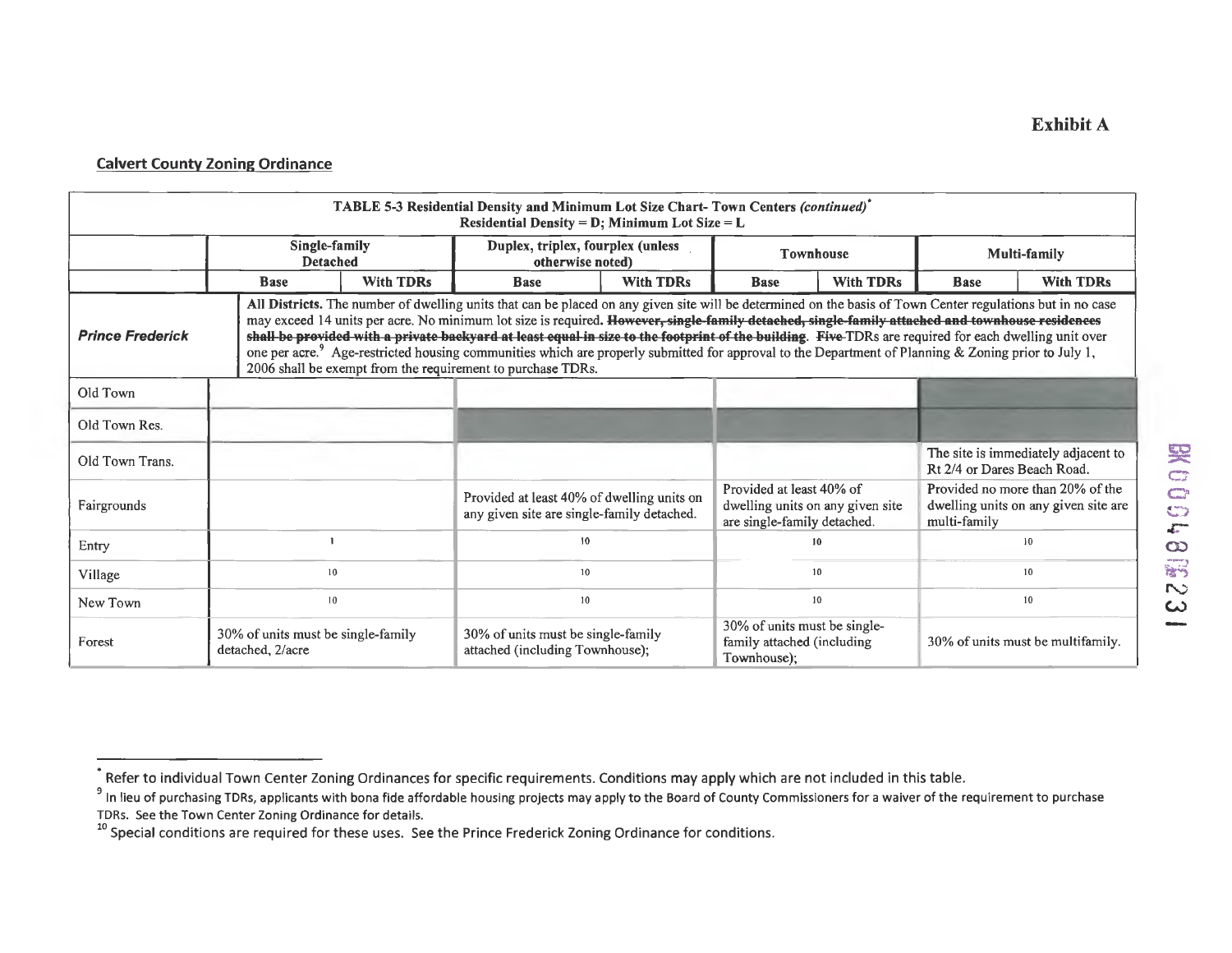|                      |                                                                                                                                                                                                                                                                                                                                                                                              |                                  |                    | TABLE 5-3 Residential Density and Minimum Lot Size Chart-Town Centers (continued)<br>Residential Density = $D$ ; Minimum Lot Size = $L$                                                                                                                                                                                                                                                                                                  |                         |                  |                     |              |                  |
|----------------------|----------------------------------------------------------------------------------------------------------------------------------------------------------------------------------------------------------------------------------------------------------------------------------------------------------------------------------------------------------------------------------------------|----------------------------------|--------------------|------------------------------------------------------------------------------------------------------------------------------------------------------------------------------------------------------------------------------------------------------------------------------------------------------------------------------------------------------------------------------------------------------------------------------------------|-------------------------|------------------|---------------------|--------------|------------------|
|                      |                                                                                                                                                                                                                                                                                                                                                                                              | Single-family<br><b>Detached</b> |                    | Duplex, triplex, fourplex<br>(unless otherwise noted)                                                                                                                                                                                                                                                                                                                                                                                    |                         | <b>Townhouse</b> |                     | Multi-family |                  |
|                      |                                                                                                                                                                                                                                                                                                                                                                                              | <b>Base</b>                      | <b>With TDRs</b>   | <b>With TDRs</b><br><b>Base</b>                                                                                                                                                                                                                                                                                                                                                                                                          |                         | <b>Base</b>      | With<br><b>TDRs</b> | <b>Base</b>  | <b>With TDRs</b> |
| <b>St. Leonard</b>   | Village District: Five Transferable Development Rights (TDRs) are required for each lot or dwelling unit which is created in excess of one dwelling unit per<br>40,000 sf. <sup>11</sup> Age-restricted housing communities which are properly submitted for approval to the Department of Planning & Zoning prior to July 1, 2006<br>shall be exempt from the requirement to purchase TDRs. |                                  |                    |                                                                                                                                                                                                                                                                                                                                                                                                                                          |                         |                  |                     |              |                  |
| Village-subarea A    | D                                                                                                                                                                                                                                                                                                                                                                                            | $1/40,000s$ f                    |                    | $1/40,000$ sf                                                                                                                                                                                                                                                                                                                                                                                                                            |                         |                  |                     |              |                  |
|                      | L                                                                                                                                                                                                                                                                                                                                                                                            | 40,000sf                         | 20,000sf           | 40,000sf (duplex only)                                                                                                                                                                                                                                                                                                                                                                                                                   | 20,000sf                |                  |                     |              |                  |
| Village-Subarea B    | D                                                                                                                                                                                                                                                                                                                                                                                            | $1/40,000$ sf                    |                    | 1/40,000sf                                                                                                                                                                                                                                                                                                                                                                                                                               |                         |                  |                     |              |                  |
|                      |                                                                                                                                                                                                                                                                                                                                                                                              | $40,000s$ f                      | 20,000sf           | 40,000sf (duplex only)                                                                                                                                                                                                                                                                                                                                                                                                                   | 20,000sf                |                  |                     |              |                  |
|                      | D                                                                                                                                                                                                                                                                                                                                                                                            | 1/40,000sf                       |                    | 1/40,000sf                                                                                                                                                                                                                                                                                                                                                                                                                               |                         |                  |                     |              |                  |
| Residential          |                                                                                                                                                                                                                                                                                                                                                                                              | 40,000sf                         | TDRs not permitted | 40,000sf (duplex only)                                                                                                                                                                                                                                                                                                                                                                                                                   | TDRs not permitted      |                  |                     |              |                  |
| Lusby                |                                                                                                                                                                                                                                                                                                                                                                                              |                                  |                    | Village Edge District & Village Residential-Office District: Five TDRs are required to develop each dwelling unit over one unit per acre. <sup>11</sup> Age-restricted<br>housing communities which are properly submitted for approval to the Department of Planning & Zoning prior to July 1, 2006 shall be exempt from the<br>requirement to purchase TDRs. Minimum lot size may be impacted by required setbacks and forest buffers. |                         |                  |                     |              |                  |
| Village Residential- | D                                                                                                                                                                                                                                                                                                                                                                                            | 1/accre                          | $9/$ acre          | $1/a$ cre                                                                                                                                                                                                                                                                                                                                                                                                                                | $9/$ acre               | 1/accre          | $9/$ acre           | $1/$ acre    | $9/$ acre        |
| Office               | L                                                                                                                                                                                                                                                                                                                                                                                            | $2,000$ sf                       | $2,000$ sf         | $2,000$ sf                                                                                                                                                                                                                                                                                                                                                                                                                               | $2.000$ sf              | $2,000$ sf       | $2,000$ sf          | $2,000$ sf   | $2,000$ sf       |
|                      | D                                                                                                                                                                                                                                                                                                                                                                                            | $1/a$ cre                        | 9/accre            | $1/a$ cre                                                                                                                                                                                                                                                                                                                                                                                                                                | 9/accre                 | 1/accre          | 9/acre              | $1/a$ cre    | $9/$ acre        |
| Village Edge         | L                                                                                                                                                                                                                                                                                                                                                                                            | $5,000$ sf                       | $5,000$ sf         | 5,000 $sf$                                                                                                                                                                                                                                                                                                                                                                                                                               | $5,000$ sf              | $5,000$ sf       | $5,000$ sf          | $5,000$ sf   | $5,000$ sf       |
| All Other Districts  | D                                                                                                                                                                                                                                                                                                                                                                                            |                                  |                    |                                                                                                                                                                                                                                                                                                                                                                                                                                          |                         |                  |                     |              |                  |
|                      | L                                                                                                                                                                                                                                                                                                                                                                                            |                                  |                    |                                                                                                                                                                                                                                                                                                                                                                                                                                          |                         |                  |                     |              |                  |
| <b>Solomons</b>      |                                                                                                                                                                                                                                                                                                                                                                                              | Single-family<br><b>Detached</b> |                    | Apartments in a Mixed Use Building and Attached Dwellings: Duplex, Fourplex, Multi-family,<br>Townhouse, Triplex (where permitted)                                                                                                                                                                                                                                                                                                       |                         |                  |                     |              |                  |
| (9/22/09)            | With TDRs <sup>12</sup><br><b>Base</b>                                                                                                                                                                                                                                                                                                                                                       |                                  | <b>Base</b>        |                                                                                                                                                                                                                                                                                                                                                                                                                                          | With TDRs <sup>12</sup> |                  |                     |              |                  |
| C1 Sub-area          | D                                                                                                                                                                                                                                                                                                                                                                                            | $1/$ lot                         | $1/1$ ot           | $1/a$ cre                                                                                                                                                                                                                                                                                                                                                                                                                                |                         | 20/accre         |                     |              |                  |
|                      |                                                                                                                                                                                                                                                                                                                                                                                              | N/A                              | N/A                | N/A                                                                                                                                                                                                                                                                                                                                                                                                                                      |                         | N/A              |                     |              |                  |
| C6 Sub-area          | D                                                                                                                                                                                                                                                                                                                                                                                            | 1/accre                          | 10/accre           | $1/a$ cre                                                                                                                                                                                                                                                                                                                                                                                                                                |                         | 10/acre          |                     |              |                  |
|                      |                                                                                                                                                                                                                                                                                                                                                                                              | $4,000$ sf                       | $4,000$ sf         | $4,000$ sf                                                                                                                                                                                                                                                                                                                                                                                                                               |                         | $4.000$ sf       |                     |              |                  |
| C7 Sub-area          | D                                                                                                                                                                                                                                                                                                                                                                                            | 1/accre                          | 4/acre             | 1/accre                                                                                                                                                                                                                                                                                                                                                                                                                                  |                         | $4/$ acre        |                     |              |                  |
|                      | L                                                                                                                                                                                                                                                                                                                                                                                            | $4,000$ sf                       | $4,000$ sf         | $4,000$ sf                                                                                                                                                                                                                                                                                                                                                                                                                               |                         | $4,000$ sf       |                     |              |                  |
|                      | D                                                                                                                                                                                                                                                                                                                                                                                            | 1/accre                          | 7/accre            | 1/accre                                                                                                                                                                                                                                                                                                                                                                                                                                  |                         | $7/$ acre        |                     |              |                  |
| All Other Sub-areas  |                                                                                                                                                                                                                                                                                                                                                                                              | $4,000$ sf                       | $4,000$ sf         | $4,000$ sf                                                                                                                                                                                                                                                                                                                                                                                                                               | $4,000$ sf              |                  |                     |              |                  |

Refer to individual Town Center Zoning Ordinances for specific requirements. Conditions may apply which are not included in this **table.** 

<sup>&</sup>lt;sup>11</sup>In lieu of purchasing TDRs, applicants with bona fide affordable housing projects may apply to the Board of County Commissioners for a waiver of the requirement to purchase TDRs. **See the Town Center** Zoning Ordinance for details.

<sup>&</sup>lt;sup>12</sup> The Board of County Commissioners may reduce the number of TDRs required for workforce housing and for non-profit organizations which provide public benefit. See Section 5-1.08.B.3 of the Solomons Zoning Ordinance for details.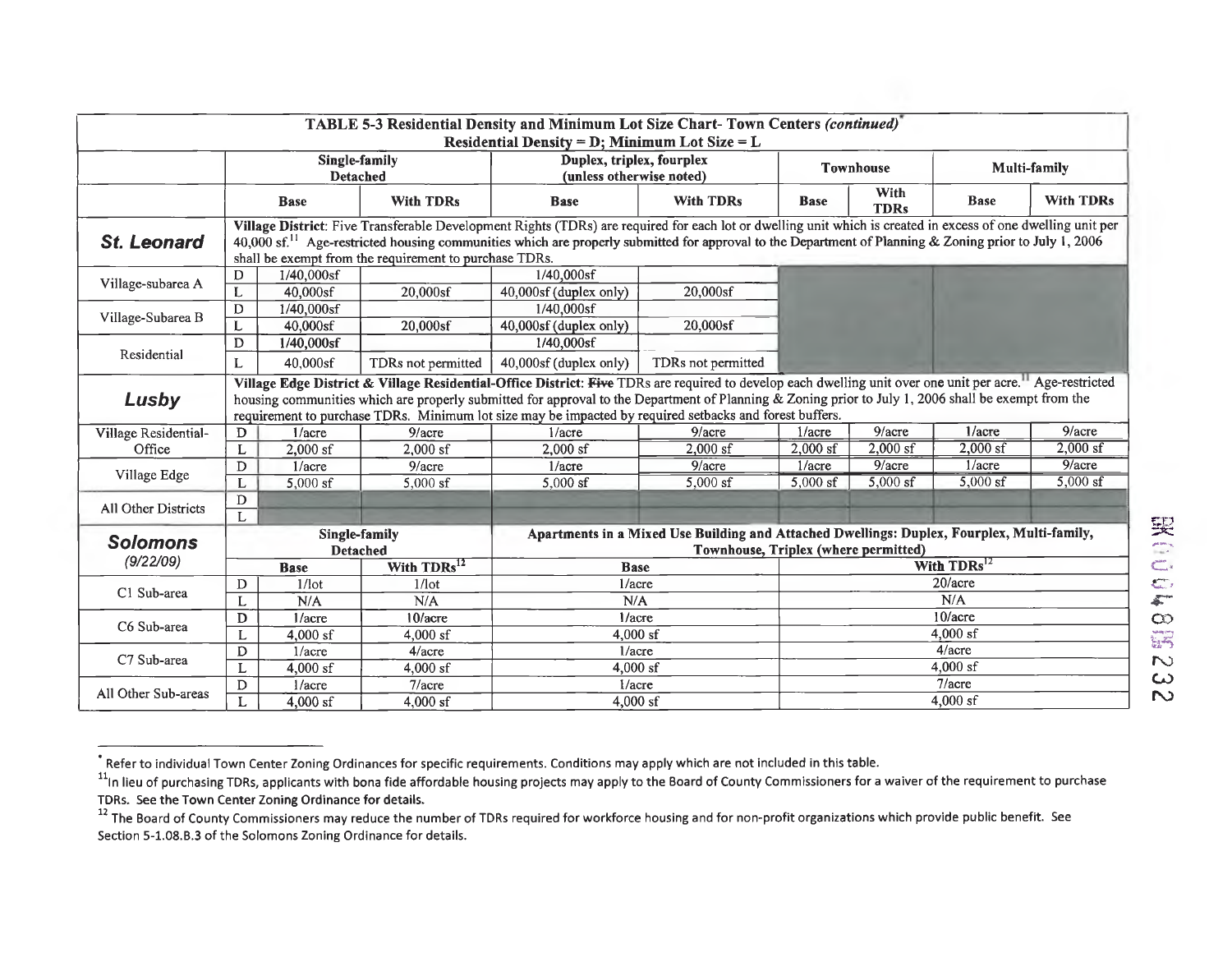| TABLE 5-3 Residential Density and Minimum Lot Size Chart-Town Centers (continued)*<br>Residential Density = $D$ ; Minimum Lot Size = $L$                                                                                                                                                                                                                                                                                                                                                                                                |                                                        |  |                                                                                          |  |                                                                                             |                 |                             |                                                                          |  |
|-----------------------------------------------------------------------------------------------------------------------------------------------------------------------------------------------------------------------------------------------------------------------------------------------------------------------------------------------------------------------------------------------------------------------------------------------------------------------------------------------------------------------------------------|--------------------------------------------------------|--|------------------------------------------------------------------------------------------|--|---------------------------------------------------------------------------------------------|-----------------|-----------------------------|--------------------------------------------------------------------------|--|
|                                                                                                                                                                                                                                                                                                                                                                                                                                                                                                                                         | Single-family<br><b>Detached</b>                       |  | Duplex, triplex, fourplex (unless<br>otherwise noted)                                    |  | <b>Townhouse</b>                                                                            |                 | <b>Multi-family</b>         |                                                                          |  |
|                                                                                                                                                                                                                                                                                                                                                                                                                                                                                                                                         | <b>With TDRs</b><br><b>Base</b>                        |  | <b>With TDRs</b><br><b>Base</b>                                                          |  | <b>With TDRs</b><br><b>Base</b>                                                             |                 | <b>Base</b>                 | <b>With TDRs</b>                                                         |  |
| All Districts. The number of dwelling units that can be placed on any given site will be determined on the basis of Town Center regulations but in no case<br>may exceed 14 units per acre. No minimum lot size is required. TDRs are required for each dwelling unit over one per acre. <sup>9</sup> Age-restricted housing<br><b>Prince Frederick</b><br>communities which are properly submitted for approval to the Department of Planning & Zoning prior to July 1, 2006 shall be exempt from the requirement<br>to purchase TDRs. |                                                        |  |                                                                                          |  |                                                                                             |                 |                             |                                                                          |  |
| Old Town                                                                                                                                                                                                                                                                                                                                                                                                                                                                                                                                |                                                        |  |                                                                                          |  |                                                                                             |                 |                             |                                                                          |  |
| Old Town Res.                                                                                                                                                                                                                                                                                                                                                                                                                                                                                                                           |                                                        |  |                                                                                          |  |                                                                                             |                 |                             |                                                                          |  |
| Old Town Trans.                                                                                                                                                                                                                                                                                                                                                                                                                                                                                                                         |                                                        |  |                                                                                          |  |                                                                                             |                 | Rt 2/4 or Dares Beach Road. | The site is immediately adjacent to                                      |  |
| Fairgrounds                                                                                                                                                                                                                                                                                                                                                                                                                                                                                                                             |                                                        |  | Provided at least 40% of dwelling units on<br>any given site are single-family detached. |  | Provided at least 40% of<br>dwelling units on any given site<br>are single-family detached. |                 | multi-family                | Provided no more than 20% of the<br>dwelling units on any given site are |  |
| Entry                                                                                                                                                                                                                                                                                                                                                                                                                                                                                                                                   |                                                        |  | 10                                                                                       |  |                                                                                             | 10              |                             | 10                                                                       |  |
| Village                                                                                                                                                                                                                                                                                                                                                                                                                                                                                                                                 | 10                                                     |  | 10                                                                                       |  |                                                                                             | 10 <sup>°</sup> |                             | 10                                                                       |  |
| New Town                                                                                                                                                                                                                                                                                                                                                                                                                                                                                                                                | 10                                                     |  | 10                                                                                       |  |                                                                                             | 10 <sup>°</sup> |                             | 10                                                                       |  |
| Forest                                                                                                                                                                                                                                                                                                                                                                                                                                                                                                                                  | 30% of units must be single-family<br>detached, 2/acre |  | 30% of units must be single-family<br>attached (including Townhouse);                    |  | 30% of units must be single-<br>family attached (including<br>Townhouse);                   |                 |                             | 30% of units must be multifamily.                                        |  |

<sup>.&</sup>lt;br>Refer to individual Town Center Zoning Ordinances for specific requirements. Conditions may apply which are not included in this table.

PINITED TO THE TENT TERRS APPlicants with bona fide affordable housing projects may apply to the Board of County Commissioners for a waiver of the requirement to purchase TDRs. See the Town Center Zoning Ordinance for details.

<sup>&</sup>lt;sup>10</sup> Special conditions are required for these uses. See the Prince Frederick Zoning Ordinance for conditions.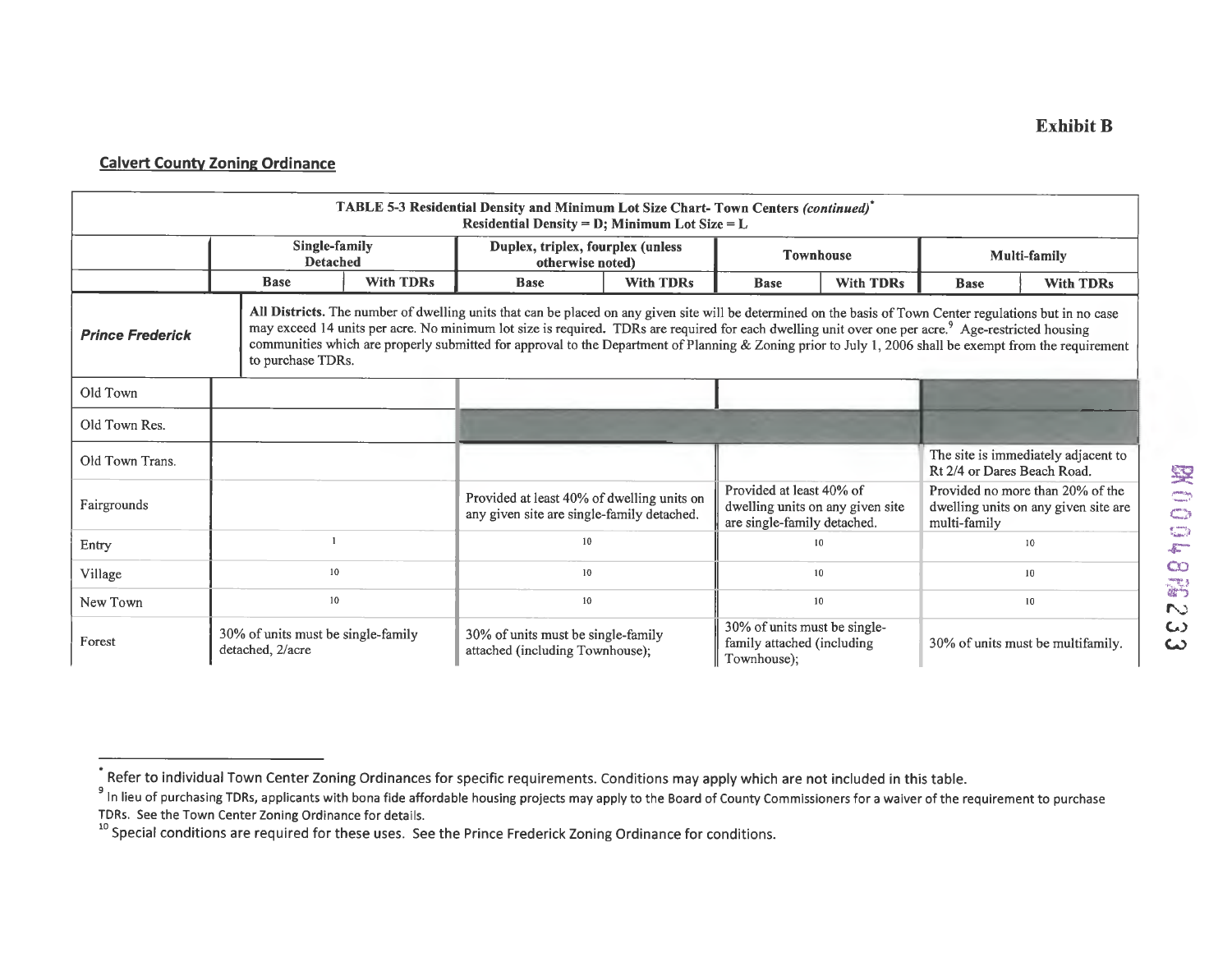| TABLE 5-3 Residential Density and Minimum Lot Size Chart- Town Centers (continued)<br>Residential Density = $D$ ; Minimum Lot Size = $L$ |                                                                                                                                                                                                                                                                                                                                                                                                                        |                                  |                                                       |                                                                                                                                    |                    |                  |                     |             |                  |  |
|------------------------------------------------------------------------------------------------------------------------------------------|------------------------------------------------------------------------------------------------------------------------------------------------------------------------------------------------------------------------------------------------------------------------------------------------------------------------------------------------------------------------------------------------------------------------|----------------------------------|-------------------------------------------------------|------------------------------------------------------------------------------------------------------------------------------------|--------------------|------------------|---------------------|-------------|------------------|--|
|                                                                                                                                          | Single-family<br><b>Detached</b>                                                                                                                                                                                                                                                                                                                                                                                       |                                  | Duplex, triplex, fourplex<br>(unless otherwise noted) |                                                                                                                                    | <b>Townhouse</b>   |                  | Multi-family        |             |                  |  |
|                                                                                                                                          |                                                                                                                                                                                                                                                                                                                                                                                                                        | <b>Base</b>                      | <b>With TDRs</b>                                      | <b>Base</b>                                                                                                                        | <b>With TDRs</b>   | <b>Base</b>      | With<br><b>TDRs</b> | <b>Base</b> | <b>With TDRs</b> |  |
| <b>St. Leonard</b>                                                                                                                       | Village District: Five Transferable Development Rights (TDRs) are required for each lot or dwelling unit which is created in excess of one dwelling unit per<br>40,000 sf. <sup>11</sup> Age-restricted housing communities which are properly submitted for approval to the Department of Planning & Zoning prior to July 1, 2006<br>shall be exempt from the requirement to purchase TDRs.                           |                                  |                                                       |                                                                                                                                    |                    |                  |                     |             |                  |  |
| Village-subarea A                                                                                                                        | D                                                                                                                                                                                                                                                                                                                                                                                                                      | $1/40,000$ sf                    |                                                       | 1/40,000sf                                                                                                                         |                    |                  |                     |             |                  |  |
|                                                                                                                                          |                                                                                                                                                                                                                                                                                                                                                                                                                        | $40,000$ sf                      | 20,000sf                                              | 40,000sf (duplex only)                                                                                                             | 20,000sf           |                  |                     |             |                  |  |
| Village-Subarea B                                                                                                                        | D                                                                                                                                                                                                                                                                                                                                                                                                                      | $1/40,000$ sf                    |                                                       | 1/40.000sf                                                                                                                         |                    |                  |                     |             |                  |  |
|                                                                                                                                          | L                                                                                                                                                                                                                                                                                                                                                                                                                      | 40,000sf                         | 20,000sf                                              | 40,000sf (duplex only)                                                                                                             | 20,000sf           |                  |                     |             |                  |  |
|                                                                                                                                          | D                                                                                                                                                                                                                                                                                                                                                                                                                      | $1/40,000$ sf                    |                                                       | 1/40,000sf                                                                                                                         |                    |                  |                     |             |                  |  |
| Residential                                                                                                                              | L                                                                                                                                                                                                                                                                                                                                                                                                                      | 40,000sf                         | TDRs not permitted                                    | 40,000sf (duplex only)                                                                                                             | TDRs not permitted |                  |                     |             |                  |  |
| Lusby                                                                                                                                    | Village Edge District & Village Residential-Office District: TDRs are required to develop each dwelling unit over one unit per acre." Age-restricted<br>housing communities which are properly submitted for approval to the Department of Planning & Zoning prior to July 1, 2006 shall be exempt from the<br>requirement to purchase TDRs. Minimum lot size may be impacted by required setbacks and forest buffers. |                                  |                                                       |                                                                                                                                    |                    |                  |                     |             |                  |  |
| Village Residential-                                                                                                                     | D                                                                                                                                                                                                                                                                                                                                                                                                                      | $1/a$ cre                        | $9/$ acre                                             | $1/$ acre                                                                                                                          | 9/accre            | $1/a$ cre        | 9/acre              | $1/$ acre   | $9/$ acre        |  |
| Office                                                                                                                                   |                                                                                                                                                                                                                                                                                                                                                                                                                        | $2,000$ sf                       | $2,000$ sf                                            | $2.000$ sf                                                                                                                         | $2,000$ sf         | $2,000$ sf       | $2,000$ sf          | $2,000$ sf  | $2,000$ sf       |  |
|                                                                                                                                          | D                                                                                                                                                                                                                                                                                                                                                                                                                      | 1/accre                          | 9/accre                                               | $1/$ acre                                                                                                                          | 9/accre            | $1/$ acre        | $9/$ acre           | $1/a$ cre   | 9/acre           |  |
| Village Edge                                                                                                                             |                                                                                                                                                                                                                                                                                                                                                                                                                        | $5,000$ sf                       | $5,000$ sf                                            | $5,000$ sf                                                                                                                         | $5,000$ sf         | $5.000$ sf       | $5,000$ sf          | $5,000$ sf  | $5,000$ sf       |  |
| All Other Districts                                                                                                                      | $\mathbf D$                                                                                                                                                                                                                                                                                                                                                                                                            |                                  |                                                       |                                                                                                                                    |                    |                  |                     |             |                  |  |
|                                                                                                                                          | L                                                                                                                                                                                                                                                                                                                                                                                                                      |                                  |                                                       |                                                                                                                                    |                    |                  |                     |             |                  |  |
| <b>Solomons</b>                                                                                                                          |                                                                                                                                                                                                                                                                                                                                                                                                                        | Single-family<br><b>Detached</b> |                                                       | Apartments in a Mixed Use Building and Attached Dwellings: Duplex, Fourplex, Multi-family,<br>Townhouse, Triplex (where permitted) |                    |                  |                     |             |                  |  |
| (9/22/09)                                                                                                                                |                                                                                                                                                                                                                                                                                                                                                                                                                        | <b>Base</b>                      | With TDRs <sup>12</sup>                               | <b>Base</b>                                                                                                                        |                    | With $TDRs^{12}$ |                     |             |                  |  |
|                                                                                                                                          | D                                                                                                                                                                                                                                                                                                                                                                                                                      | $1/1$ ot                         | $1/$ lot                                              | $1/a$ cre                                                                                                                          |                    | 20/acre          |                     |             |                  |  |
| C1 Sub-area                                                                                                                              |                                                                                                                                                                                                                                                                                                                                                                                                                        | N/A                              | N/A                                                   | N/A                                                                                                                                |                    | N/A              |                     |             |                  |  |
|                                                                                                                                          | D                                                                                                                                                                                                                                                                                                                                                                                                                      | 1/accre                          | 10/accre                                              | 1/accre                                                                                                                            |                    | 10/accre         |                     |             |                  |  |
| C6 Sub-area                                                                                                                              |                                                                                                                                                                                                                                                                                                                                                                                                                        | $4,000$ sf                       | $4.000$ sf                                            | $4,000$ sf                                                                                                                         |                    | 4,000 sf         |                     |             |                  |  |
|                                                                                                                                          | D                                                                                                                                                                                                                                                                                                                                                                                                                      | $1/a$ cre                        | 4/accre                                               | $1/a$ cre                                                                                                                          |                    | 4/acre           |                     |             |                  |  |
| C7 Sub-area                                                                                                                              | L                                                                                                                                                                                                                                                                                                                                                                                                                      | $4,000$ sf                       | $4,000$ sf                                            | $4,000$ sf                                                                                                                         |                    | 4,000 sf         |                     |             |                  |  |
|                                                                                                                                          | D                                                                                                                                                                                                                                                                                                                                                                                                                      | 1/accre                          | $7/$ acre                                             | $1/a$ cre                                                                                                                          |                    | $7/$ acre        |                     |             |                  |  |
| All Other Sub-areas                                                                                                                      | L                                                                                                                                                                                                                                                                                                                                                                                                                      | $4.000$ sf                       | $4,000$ sf                                            | $4,000$ sf                                                                                                                         | $4,000$ sf         |                  |                     |             |                  |  |

**<sup>•</sup> Refer to** individual Town Center Zoning Ordinances for specific requirements. Conditions may apply which are not included in this **table.** 

<sup>&</sup>lt;sup>11</sup>In lieu of purchasing TDRs, applicants with bona fide affordable housing projects may apply to the Board of County Commissioners for a waiver of the requirement to purchase **TDRs. See the Town Center Zoning Ordinance for details.** 

<sup>&</sup>lt;sup>12</sup> The Board of County Commissioners may reduce the number of TDRs required for workforce housing and for non-profit organizations which provide public benefit. See Section 5-1.08.6.3 of the Solomons Zoning Ordinance for details.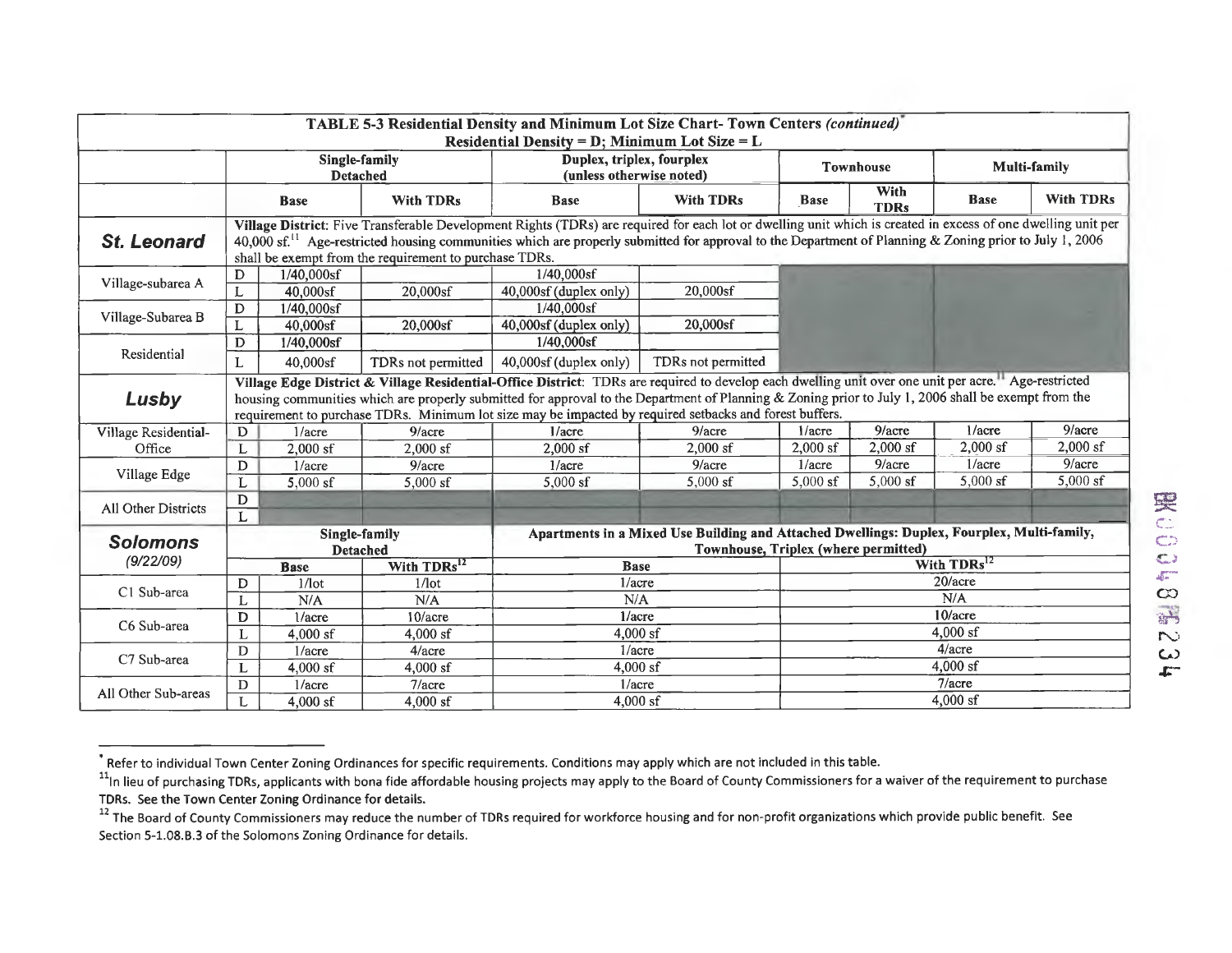## EK00048 PS 2 3 5

#### **Prince Frederick Master Plan**

Prince Frederick Master Plan, Chapter IV. F, excerpt page M.P. 11

#### F. RESIDENTIAL DEVELOPMENT ACTIONS

- 1. Retain the residential character of existing neighborhoods while providing for small scale office and commercial uses by permitting the adaptive reuse of existing residential structures. Require that non-residential uses be compatible with the residential character of the neighborhood.
- 2. Preserve the character of existing residential areas by maintaining the existing low density residential character of these areas. Permit more intensive residential development outside existing residential areas in order to encourage a mix of housing types serving a full range of interests, incomes and ages.
- 3. **Except for existing residential areas, dD**esignate the Town Center as a Transfer Zone. Permit increased density with the use of Transferable Development Rights at a rate of five TDR's per additional unit within the Transfer Zone. Permit densities to be increased without purchasing TDRs for the purpose of providing housing for the elderly.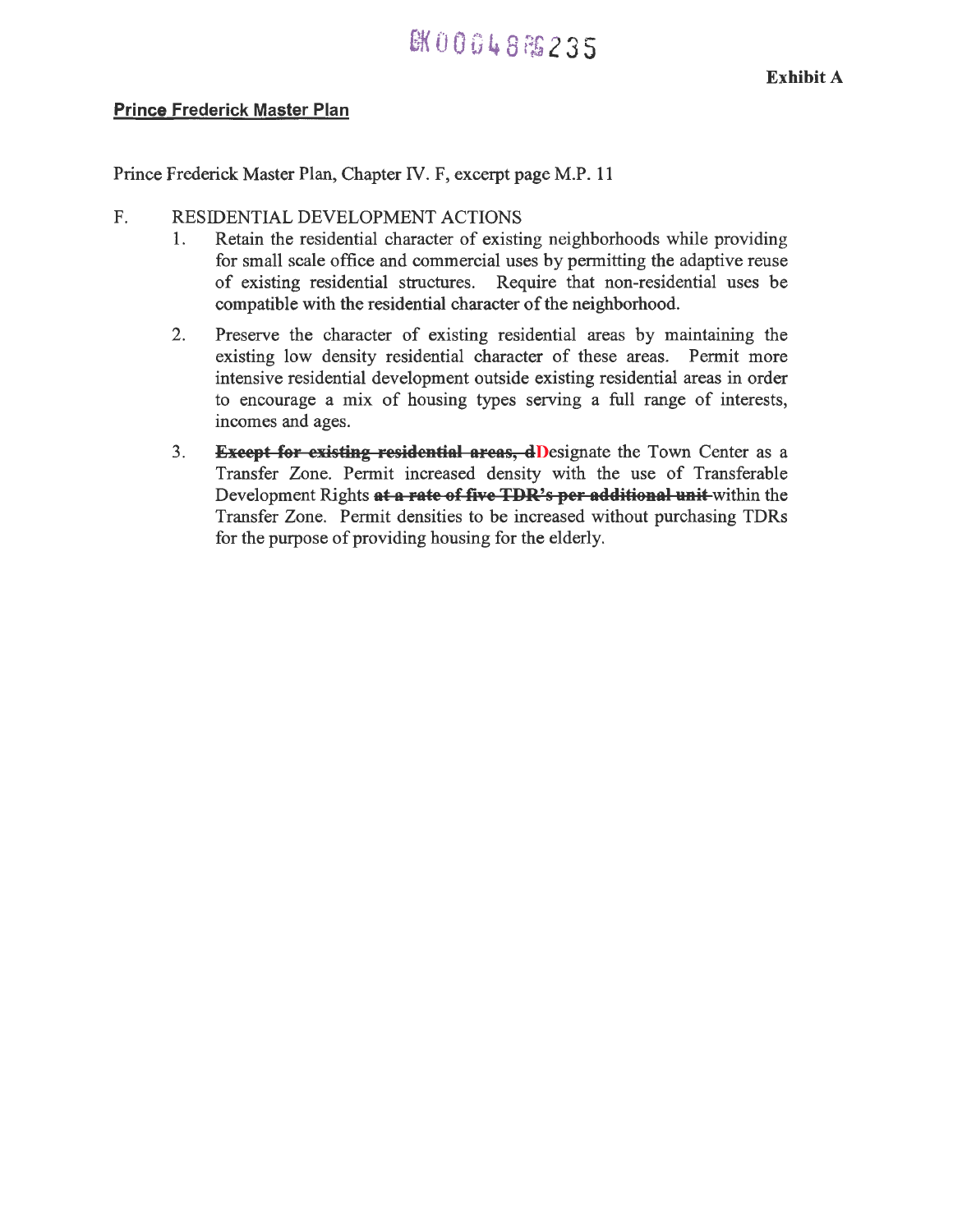#### **Prince Frederick Master Plan**

Prince Frederick Master Plan, Chapter IV. F, excerpt page M.P. 11

#### F. RESIDENTIAL DEVELOPMENT ACTIONS

- 1. Retain the residential character of existing neighborhoods while providing for small scale office and commercial uses by permitting the adaptive reuse of existing residential structures. Require that non-residential uses be compatible with the residential character of the neighborhood.
- 2. Preserve the character of existing residential areas by maintaining the existing low density residential character of these areas. Permit more intensive residential development outside existing residential areas in order to encourage a mix of housing types serving a full range of interests, incomes and ages.
- 3. Designate the Town Center as a Transfer Zone. Permit increased density with the use of Transferable Development Rights within the Transfer Zone. Permit densities to be increased without purchasing TDRs for the purpose of providing housing for the elderly.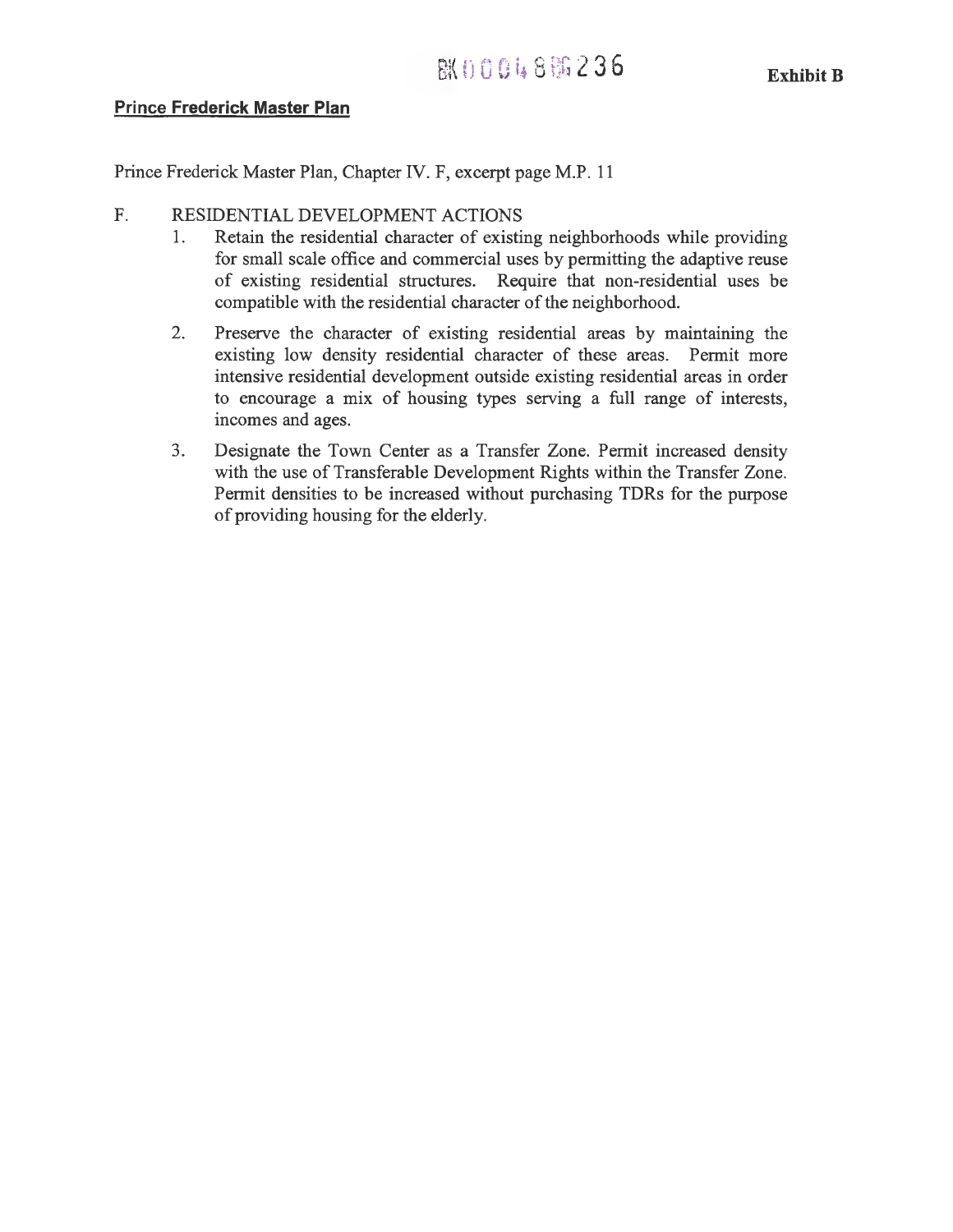# **BK60048臨237**

**Exhibit A** 

#### **Prince Frederick Zoning Ordinance**

Section III-C.2

- 2. Setbacks from Existing Adjacent Parcels and Landscaping within Setbacks
- a. Setbacks from Existing Adjacent Parcels

Setbacks from adjacent parcels shall equal the height of the building, exclusive of the roof, or be 2030 feet., whichever is greater. If variable roof heights are utilized, the average height of the building at the boundary to adjacent property shall be used to **establish minimum setbacks.** 

Exceptions:

If a property is adjacent to a parcel that has an existing non-residential use, or if the intent is to continue an established pattern of residential development (ex. a row of townhouses), the setback may be reduced to 0' if the emergency access and maintenance are properly addressed. If the adjacent use is residential, approval for a reduced setback must be obtained from the adjacent property owner prior to preliminary approval.

Section III-D

D. MINIMUM LOT SIZE AND LOT WIDTH REQUIREMENTS No minimum lot size or lot width is required. However, **the lot shall be sufficient in size**  to meet the setback requirements and required landscaping. -single-family-detached, single family attached and townhouse residences shall be provided with a private backyard at least equal in size to the footprint of the residence.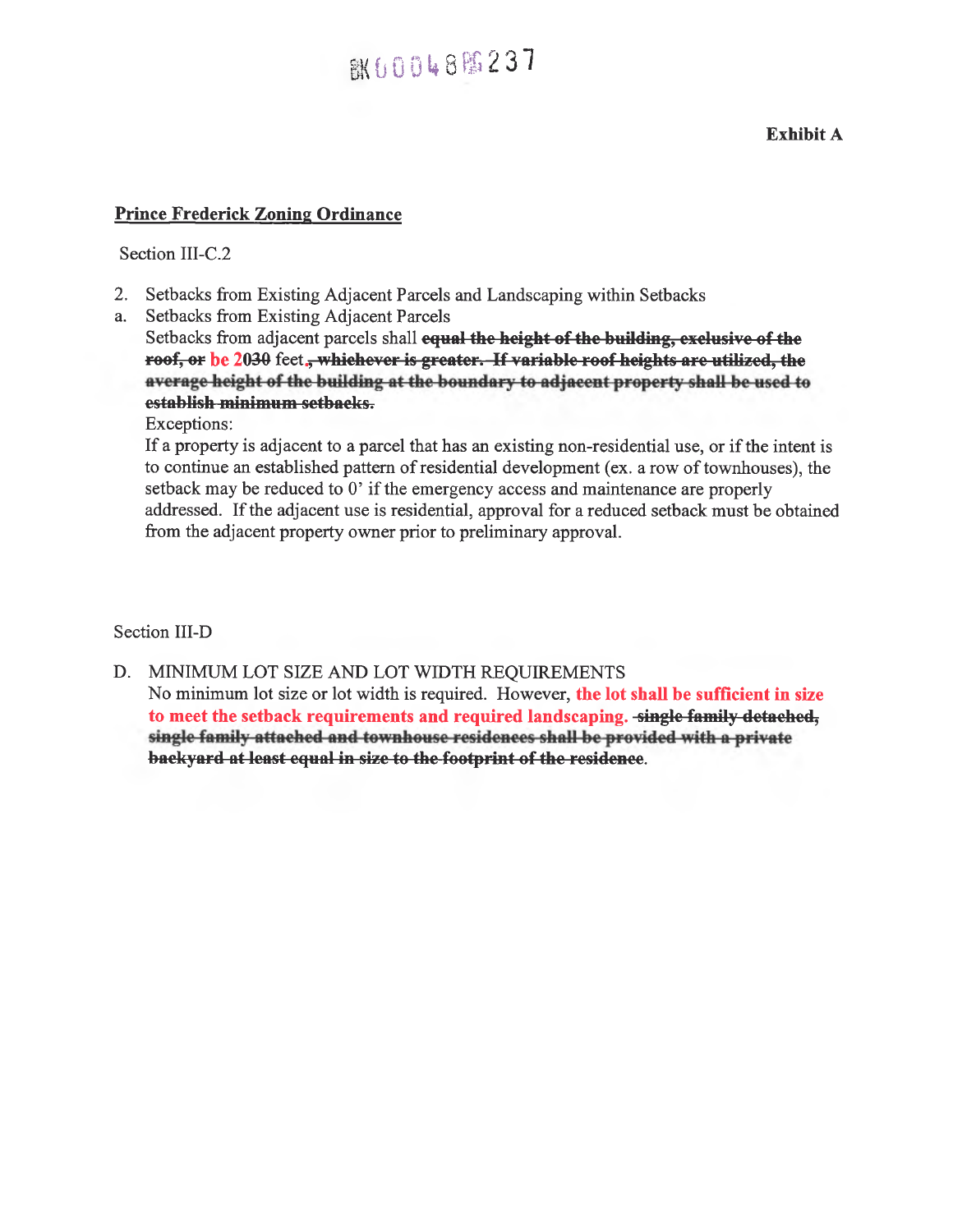### **BKU0048 图 238**

#### **Exhibit B**

#### **Prince Frederick Zoning Ordinance**

#### Section III-C.2

- 2. Setbacks from Existing Adjacent Parcels and Landscaping within Setbacks
- a. Setbacks from Existing Adjacent Parcels Setbacks from adjacent parcels shall be 20 feet. Exceptions:

If a property is adjacent to a parcel that has an existing non-residential use, or if the intent is to continue an established pattern of residential development (ex. a row of townhouses), the setback may be reduced to 0' if the emergency access and maintenance are properly addressed. If the adjacent use is residential, approval for a reduced setback must be obtained from the adjacent property owner prior to preliminary approval.

#### Section **III-D**

D. MINIMUM LOT SIZE AND LOT WIDTH REQUIREMENTS No minimum lot size or lot width is required. However, the lot shall be sufficient in size to meet the setback requirements and required landscaping.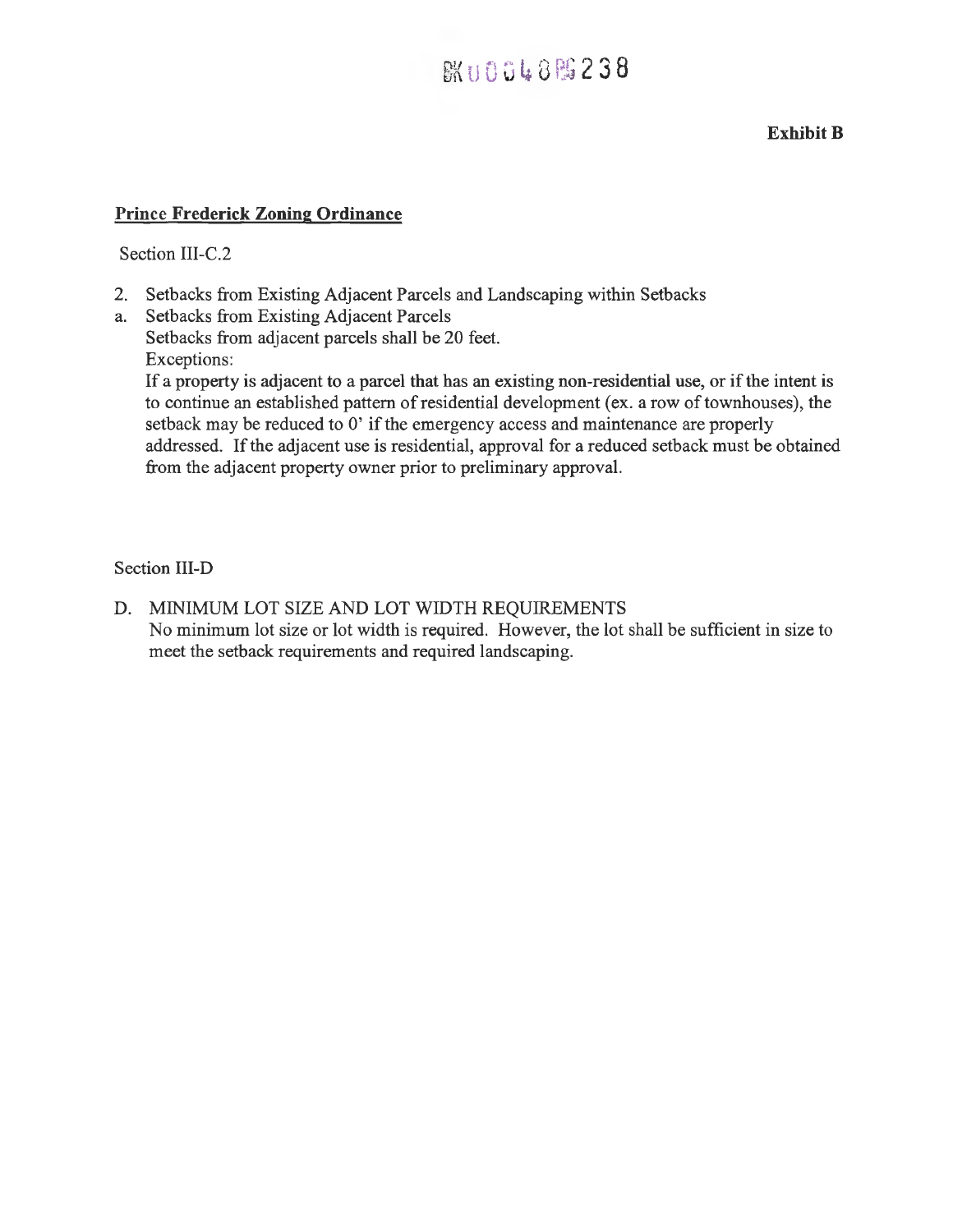### 胱00048%239

#### **Exhibit A**

#### **Prince Frederick Zoning Ordinance**

Section III-E

- E. PERMITTED NUMBER OF DWELLING UNITS
- 1. Determining Number of Dwelling Units The number of residential dwelling units that can be placed on any given site within the Town Center will be determined on the basis of regulations governing protection of natural features (Chapter I), road requirements (Chapter II), site Design standards (Chapter II) height requirements by District (Chapter IV) and Permitted Uses (Chapter VII). In no case may the number of dwelling units per gross acre exceed fourteen.
- 2. Requirements for use of Development Rights Prince Frederick is designated as a Transfer Zone. Purchase of five Calvert County Transferable Development Rights **(TDRs)** is required for each **single family detached**  dwelling **unit on lots averaging** greater **than 10,000 square feet (gross), three TDRs for each** single family **detached dwelling on lots averaging less than or equal to 10,000 square** feet (gross), **two TDRs for each attached dwelling and one TDR for each attached multi-family dwelling,** over one (1.0) dwelling unit per acre.' A maximum of fourteen (14.0) dwelling units per acre is permitted. Exceptions:
- a. In lieu of purchasing Transferable Development Rights, applicants with bona fide affordable housing projects may apply to the Board of County Commissioners for a waiver of the requirement to purchase Transferable Development Rights. The Board may approve the application in whole or in part provided that no more than 30% of the existing housing stock within the Town Center meets the State definition **of** affordable housing.

<sup>&</sup>lt;sup>1</sup> The use of Transferable Development Rights (TDRs) shall not be required for age-restricted housing developments that comply with Section 5-5 of the Calvert County Zoning Ordinance and which are properly submitted prior to July 1, 2006.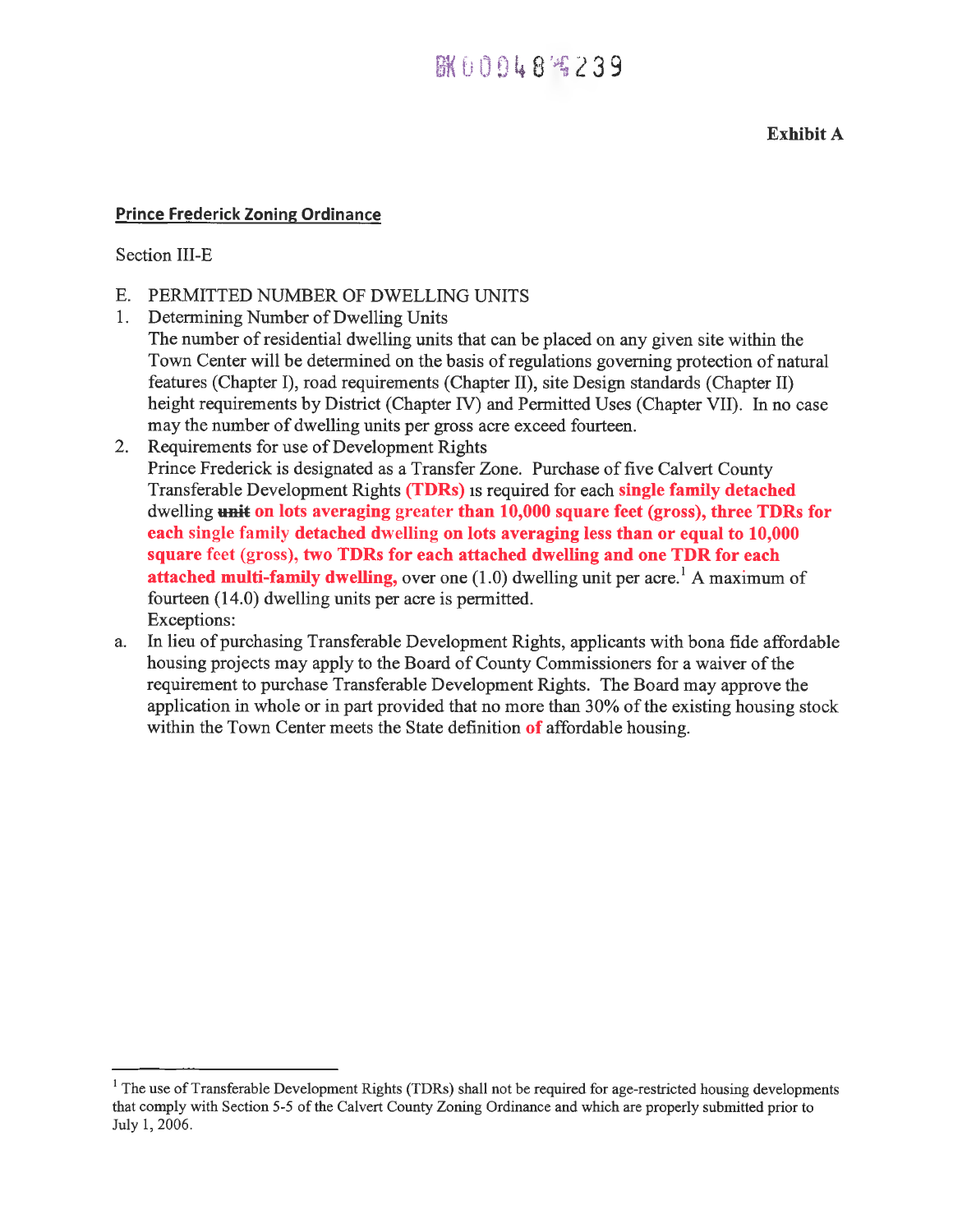### **AK行自自信8隔240**

**Exhibit B** 

#### **Prince Frederick Zoning Ordinance**

#### Section III-E

- E. PERMITTED NUMBER OF DWELLING UNITS
- 1. Determining Number of Dwelling Units The number of residential dwelling units that can be placed on any given site within the Town Center will be determined on the basis of regulations governing protection of natural features (Chapter I), road requirements (Chapter II), site Design standards (Chapter II) height requirements by District (Chapter IV) and Permitted Uses (Chapter VII). In no case may the number of dwelling units per gross acre exceed fourteen.
- 2. Requirements for use of Development Rights Prince Frederick is designated as a Transfer Zone. Purchase of five Calvert County Transferable Development Rights (TDRs) is required for each single family detached dwelling on lots averaging greater than 10,000 square feet (gross), three TDRs for each single family detached dwelling on lots averaging less than or equal to 10,000 square feet (gross), two TDRs for each attached dwelling and one TDR for each attached multi-family dwelling, over one (1.0) dwelling unit per acre.<sup>1</sup> A maximum of fourteen (14.0) dwelling units per acre is permitted. Exceptions:
- a. In lieu of purchasing Transferable Development Rights, applicants with bona fide affordable housing projects may apply to the Board of County Commissioners for a waiver of the requirement to purchase Transferable Development Rights. The Board may approve the application in whole or in part provided that no more than 30% of the existing housing stock within the Town Center meets the State definition of affordable housing.

<sup>&</sup>lt;sup>1</sup> The use of Transferable Development Rights (TDRs) shall not be required for age-restricted housing developments that comply with Section 5-5 of the Calvert County Zoning Ordinance and which are properly submitted prior to July 1, 2006.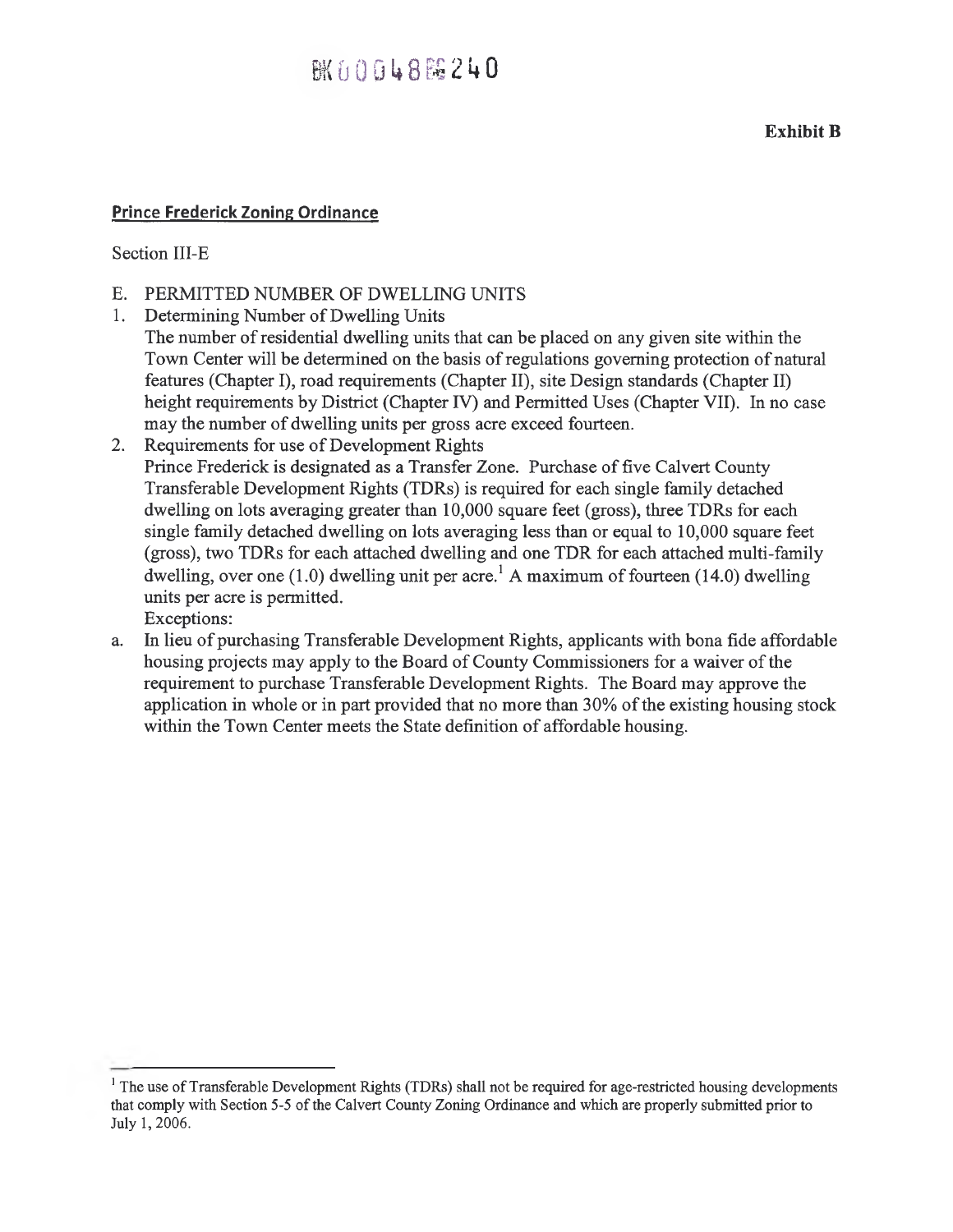#### **Lusby Town Center Zoning Ordinance:**

#### **ARTICLE 4: TRANSFER ZONE DISTRICT**

#### (12/02/03) 4-0 DESIGNATED TRANSFER ZONES

The Village Edge District and the Village Residential Office District are designated transfer zones per the Calvert County Zoning Ordinance. Purchase of five Calvert County Transferable Development Rights is required for each **single family detached** dwelling **+mit on lots** averaging **greater than 10,000 square feet** (gross), **three TDRs for each single family** detached **dwelling on lots averaging less than or equal to 10,000 square feet** (gross), **two TDRs for each attached dwelling and one TDR for each attached multi-family dwelling,** over one  $(1.0)$  dwelling unit per acre<sup>1</sup>. A maximum of nine  $(9.0)$ dwelling units per acre is permitted.

Affordable housing projects sponsored by a bona fide affordable housing agency may apply to the Board of County Commissioners for a waiver of the requirement to purchase Transferable Development Rights. The Board may approve the application in whole or in part provided that no more than 30% of the existing housing stock within the Town Center meets the State definition of affordable housing, the proposed development is consistent with the provision related to residential development listed in the Lusby Master Plan and the proposed development meets all other requirements in this Ordinance.

 $1$  The use of Transferable Development Rights (TDRs) shall not be required for age-restricted housing developments that comply with Section 5-5 of the Calvert County Zoning Ordinance and which are properly submitted prior to July 1, 2006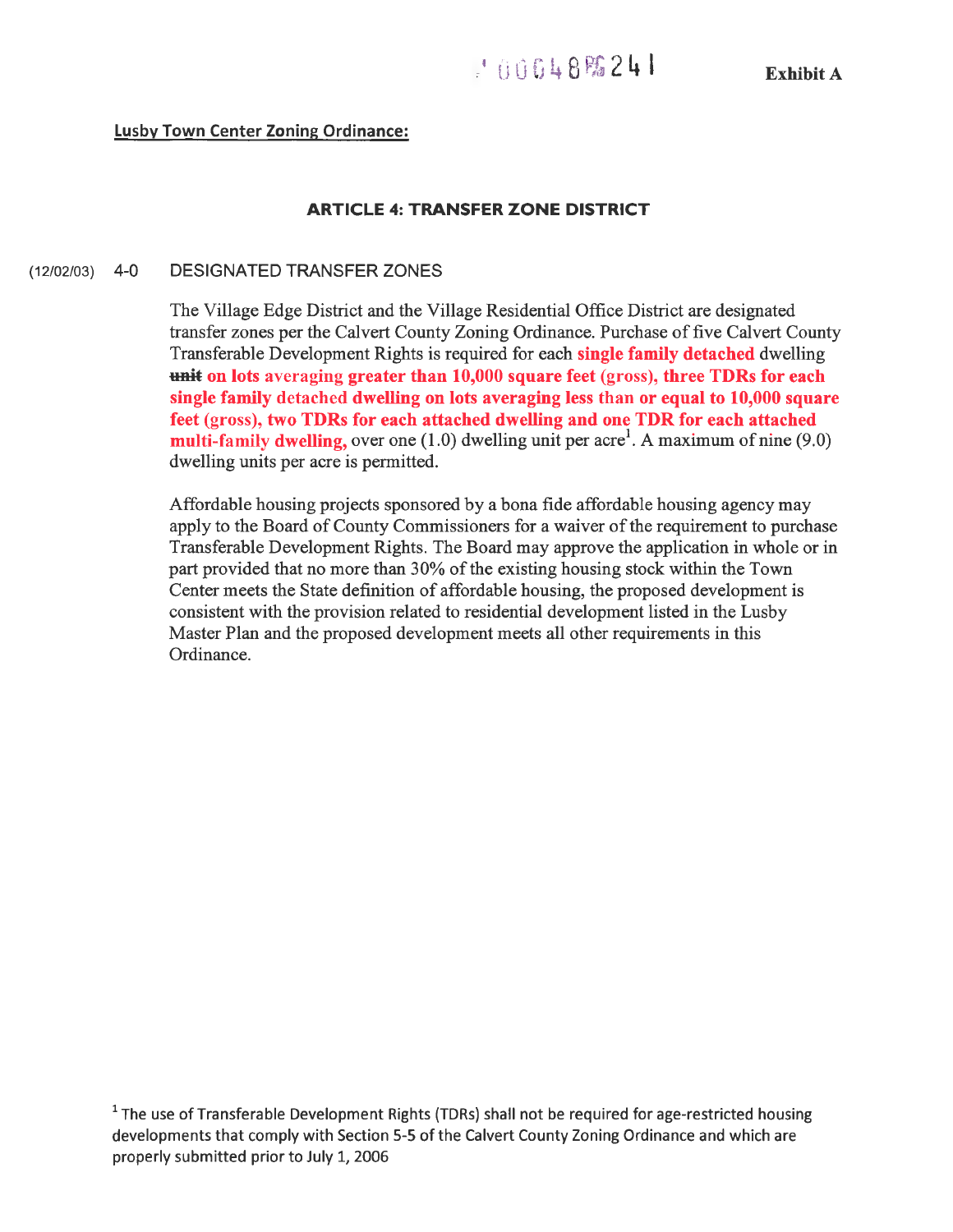#### **Lusby Town Center Zoning Ordinance:**

#### **ARTICLE 4: TRANSFER ZONE DISTRICT**

#### (12/02/03) **4-0 DESIGNATED TRANSFER ZONES**

The Village Edge District and the Village Residential Office District are designated transfer zones per the Calvert County Zoning Ordinance. Purchase of five Calvert County Transferable Development Rights is required for each single family detached dwelling on lots averaging greater than 10,000 square feet (gross), three TDRs for each single family detached dwelling on lots averaging less than or equal to 10,000 square feet (gross), two TDRs for each attached dwelling and one TDR for each attached multi-family dwelling, over one (1.0) dwelling unit per acre<sup>1</sup>. A maximum of nine (9.0) dwelling units per acre is permitted.

Affordable housing projects sponsored by a bona fide affordable housing agency may apply to the Board of County Commissioners for a waiver of the requirement to purchase Transferable Development Rights. The Board may approve the application in whole or in part provided that no more than 30% of the existing housing stock within the Town Center meets the State definition of affordable housing, the proposed development is consistent with the provision related to residential development listed in the Lusby Master Plan and the proposed development meets all other requirements in this Ordinance.

 $1$  The use of Transferable Development Rights (TDRs) shall not be required for age-restricted housing developments that comply with Section 5-5 of the Calvert County Zoning Ordinance and which are properly submitted prior to July 1, 2006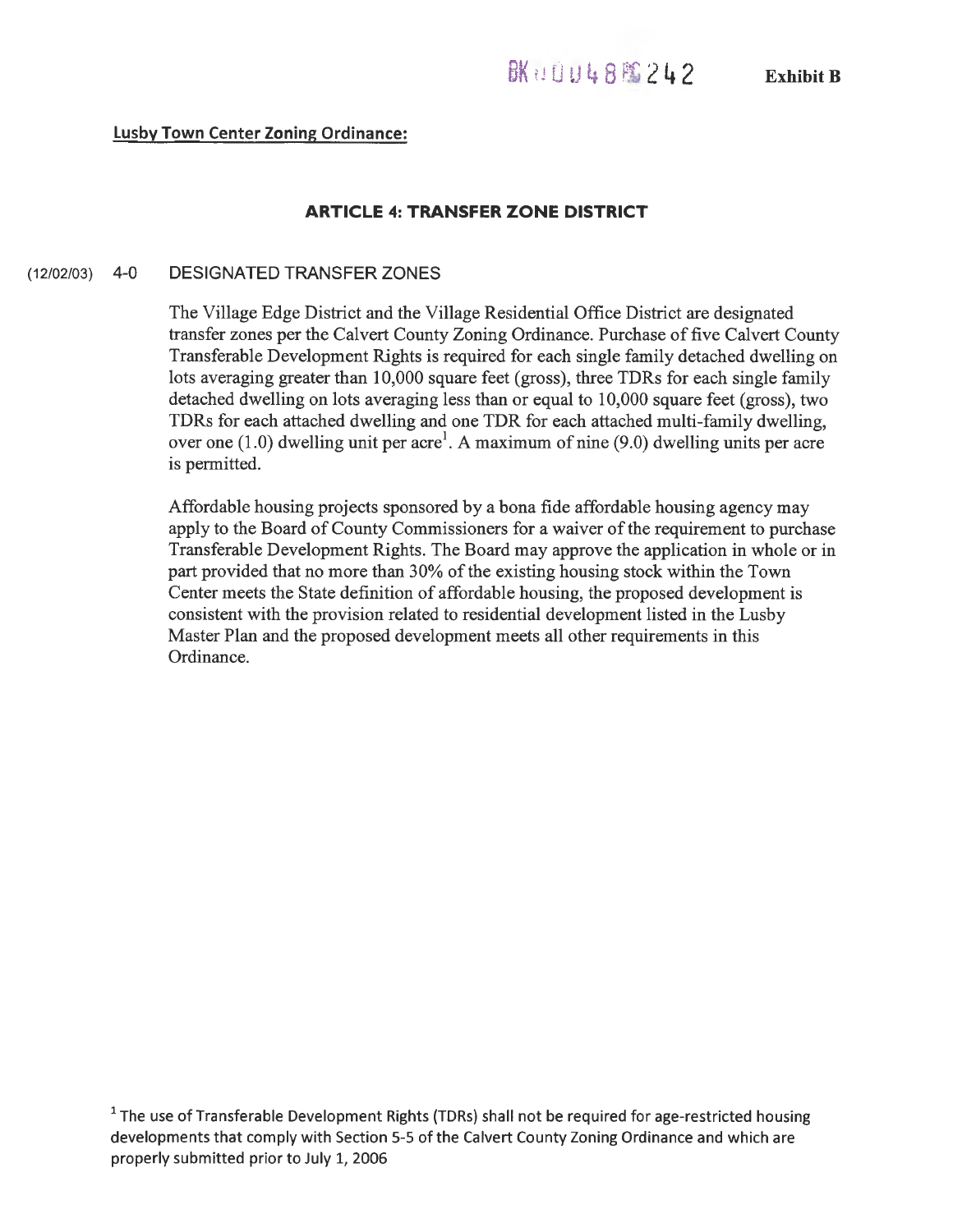## 图 00948243

#### **Solomons Town Center Zoning Ordinance**

#### Section 5-1.08 Residential Density, Minimum Lot Width Requirements in the Solomons Town Center

- A. Maximum Density.
	- 1. For new residential development, the base density for all Sub-areas shall not exceed one dwelling unit per acre without the application of Transferable Development Rights (TDRs).
	- 2. In the C6 Sub-area, the base density may be increased to a maximum of 10 dwelling units per acre with the application of TDRs (see sub-paragraph **'B'** of this Section). In the C7 Sub-areas, the base density may be increased to a maximum of four dwelling units per acre with the application of TDRs. For maximum density allowed in the C1 Sub-area, see Section 6-12 of this Ordinance. In all other Sub-areas, the base density may be increased to a maximum of seven dwelling units per acre with the application of TDRs.
		- a. For Continuing Care Retirement Communities, the base density may be increased to a maximum of 10 dwelling units per acre with the application of TDR's as reduced pursuant to Section 5-1.08(B)(3)(c).
	- 3. The maximum density in all Sub-areas shall be subject to the Critical Area regulations contained in Article 8 of the Calvert County Zoning Ordinance.
	- 4. The maximum density of a buildable lot shall be based on the gross acreage, including any existing or proposed non-residential development on the property. To determine the maximum density allowed with the application of TDRs, the following formulas shall be used:
		- a. In the C6 Sub-area (density = 10 dwelling units/acre): Divide the gross acreage of the property by 4,356 ( $1/10<sup>th</sup>$  of an acre) and round down to the nearest integer.
		- b. In the C7 Sub-areas (density  $=$  4 dwelling units/acre): Divide the gross acreage of the property by 10,890 (1/4<sup>th</sup> of an acre) and round down to the nearest integer.
		- c. For all properties in the Limited Development Area (LDA) of the Critical Area (density  $= 4$ dwelling units/acre): Divide the gross acreage of the property by 10,890 (1/4<sup>th</sup> of an acre) and round down to the nearest integer.
		- d. For all properties in the C1 Sub-area, see Section 6-12.
		- e. For all other properties (density = 7 dwelling units/acre): Divide the gross acreage of the property by  $6.222$  (1/7<sup>th</sup> of an acre) and round down to the nearest integer.
- B. Application of Transferable Development Rights (TDRs).
	- 1. **Five** TDRs shall be applied as specified in sub-paragraph B.2 of this Section for each new buildable lot recorded after the adoption of this Ordinance (9/22/09), or each new dwelling unit given final site plan approval after the adoption of this Ordinance (9/22/09).

Exceptions. The application of TDRs is not required in the following instances:

- a. If a buildable lot is vacant at the time of adoption of this Ordinance (9/22/09), and is later subdivided into additional buildable lots, one dwelling unit may be constructed on one of those lots without the application of TDRs.
- b. One dwelling unit is permitted per buildable lot if the lot was in existence as of the date of adoption of this Ordinance (9/22/09), and meets the requirements of Section 5-1.09 of the Calvert County Zoning Ordinance.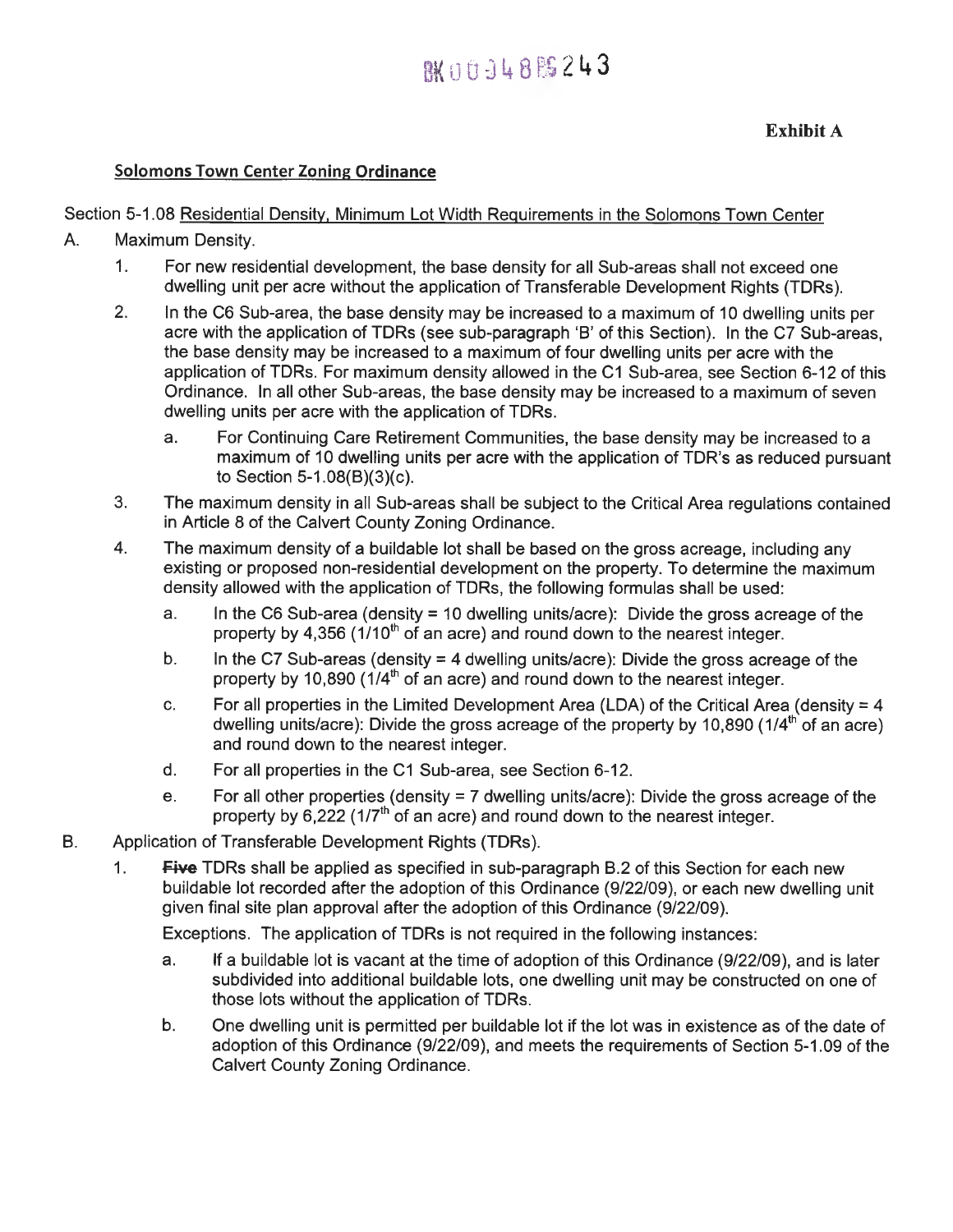- c. One apartment that is accessory to a single-family detached residence and which complies with the requirements of Section 3-2.03, Use #1a, of this Ordinance is permitted.
- 2. Additional residential dwelling units may be permitted with the application of TDRs up to the maximum density allowed by sub-paragraph 'A' of this Section. The application of **five** TDRs is required for each additional dwelling unit above the base density of one unit per acre. For example, if the maximum density is 10 dwelling units per acre, **five** TDRs **each** are required for nine of the dwelling units. **The purchase of five Calvert County TDRs is required for each single family detached dwelling unit on lots averaging greater than 10,000 square feet (gross), three TDRs for each single family detached dwelling on lots averaging less than or equal to 10,000 square feet** (gross), **two TDRs for each attached dwelling and one TDR for each attached multi-family dwelling.**
- 3. The Board of County Commissioners (BOCC) may reduce the number of TDRs required for new residential development in the following instances:
	- a. For workforce housing as defined in Article 12 of the Calvert County Zoning Ordinance, provided that the conditions specified in Section 5-1.05.B of the Calvert County Zoning Ordinance are met, and the recommendations of the Calvert Housing Opportunity Committee shall be considered.
	- b. The BOCC may reduce the number of TDRs required by up to 50% for non-profit organizations which meet Internal Revenue Service 5.01.C.3 criteria and provide public benefit, as determined by the Board of County Commissioners. Public benefit may include Leadership in Energy and Environmental Design (LEED) for Neighborhood Development Certification, Silver (or better) LEED Certification for all buildings and/or the provision of public access lands.
	- c. For Continuing Care Retirement Communities, the number of TDRs required for new residential development shall be reduced by 50%.
- C. Minimum Lot Size. The minimum lot size for residential development is 4,000 square feet in all Subareas except Cl (See Section 6-12). A variance in the minimum lot size requirements shall not be granted if doing so will result in an increase in the maximum density allowed.
- D. Minimum Lot Widths. There is no minimum lot width in the Sub-areas located south of Lore Road. For properties north of Lore Road, the minimum lot width for residential development shall be 75 feet in all Sub-areas except Sub-areas E1 and E3. In those Sub-areas, the lot width requirements may be reduced below 75 feet if the condition specified in Section 5-1.12 is met.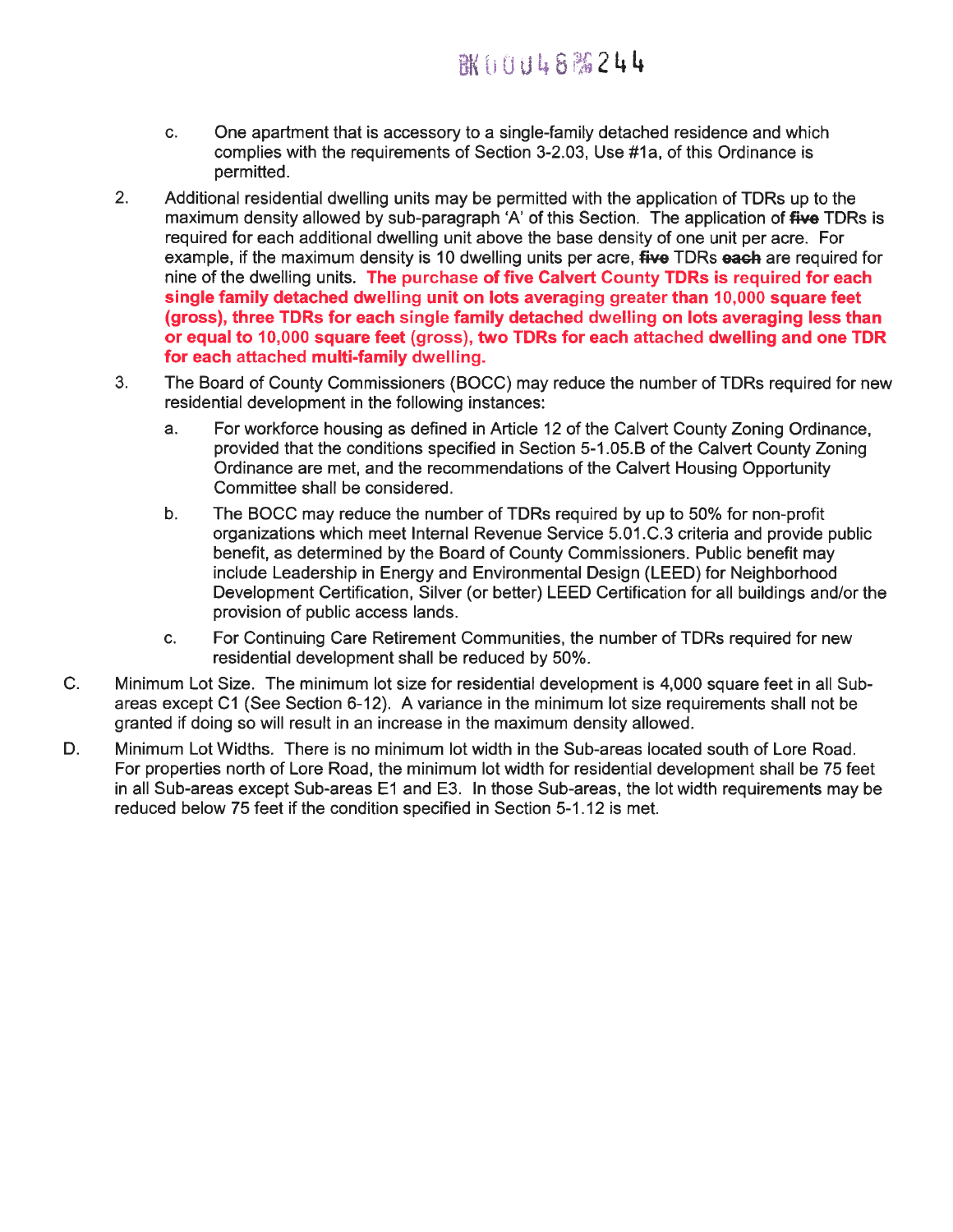## BK ti 0 0 14 8 FG 2 4 5

#### **Solomons Town Center Zoning Ordinance (continued)**

#### 6-12.07 Permitted Land Uses

A mix of uses is encouraged in the C1 Sub-area, particularly those uses which will draw visitors to the area. The general use categories listed below are based on the Table of Land Uses contained in Section 3-1 of this Ordinance. Conditions are imposed, where necessary, to achieve the goals of the Solomons Master Plan and the objectives of this Form-Based Code. Certain uses are prohibited as indicated below.

- A. Agritourism, Eco-Tourism, and Heritage Tourism Uses (See Section 3-1.01). The majority of these uses are intended to be located on farms. Therefore, only "Commercial Kayak and/or Canoe Launching Site" and "Heritage Trail Displays" are permitted in the C1 Sub-area, subject to the conditions of Section 3-2.01.
- B. Agricultural Uses (See Section 3-1.02). The majority of these uses are intended to be located on farms. Therefore, they are not permitted in the C1 Sub-area.
- C. Residential Uses (See Section 3-1.03). Single-family detached dwelling units are not encouraged in the C1 Sub-area. Attached dwelling units or multi-family dwelling units in mixed-use developments better fit with the purpose of these regulations in that they consume less land in this very important commercial village core area.
	- 1. One single-family detached residence may be constructed on an existing buildable lot meeting the requirements of 5-1.09 of the Calvert County Zoning Ordinance as of 9/22/09. No Transferable Development Rights are required.
	- 2. If the bonus provisions of 6-12.03 B. are met and the first floor of the building facing the street is restricted to retail or eating establishments, a maximum of 20 residential units per acre is permitted. Density shall be calculated by dividing the total lot area by 2178 (1/20<sup>th</sup> of an acre) and rounding down to the nearest integer. The following conditions shall be met:
		- **a. Five** TDRs are required for each residential unit after the first unit per buildable lot as of 9/22/09. **Purchase of five Calvert County Transferable Development Rights is required for each single family detached dwelling unit on lots averaging greater than 10,000 square feet (gross), three TDRs for each single family detached dwelling on lots averaging less than or equal to 10,000 square feet (gross), two TDRs for each attached dwelling and one TDR for each attached multi-family dwelling.**
		- b. If any of the dwelling units are restricted by recorded covenants to occupants who qualify for workforce housing as defined in the Calvert County Zoning Ordinance, the following conditions apply to those units:
			- i. Renter eligibility shall be verified by the Calvert County Housing Authority.
			- ii. No TDRs are required for workforce housing.
			- iii. Workforce housing units shall be at least 500 square feet in size.
	- 3. Manufactured homes shall not be permitted.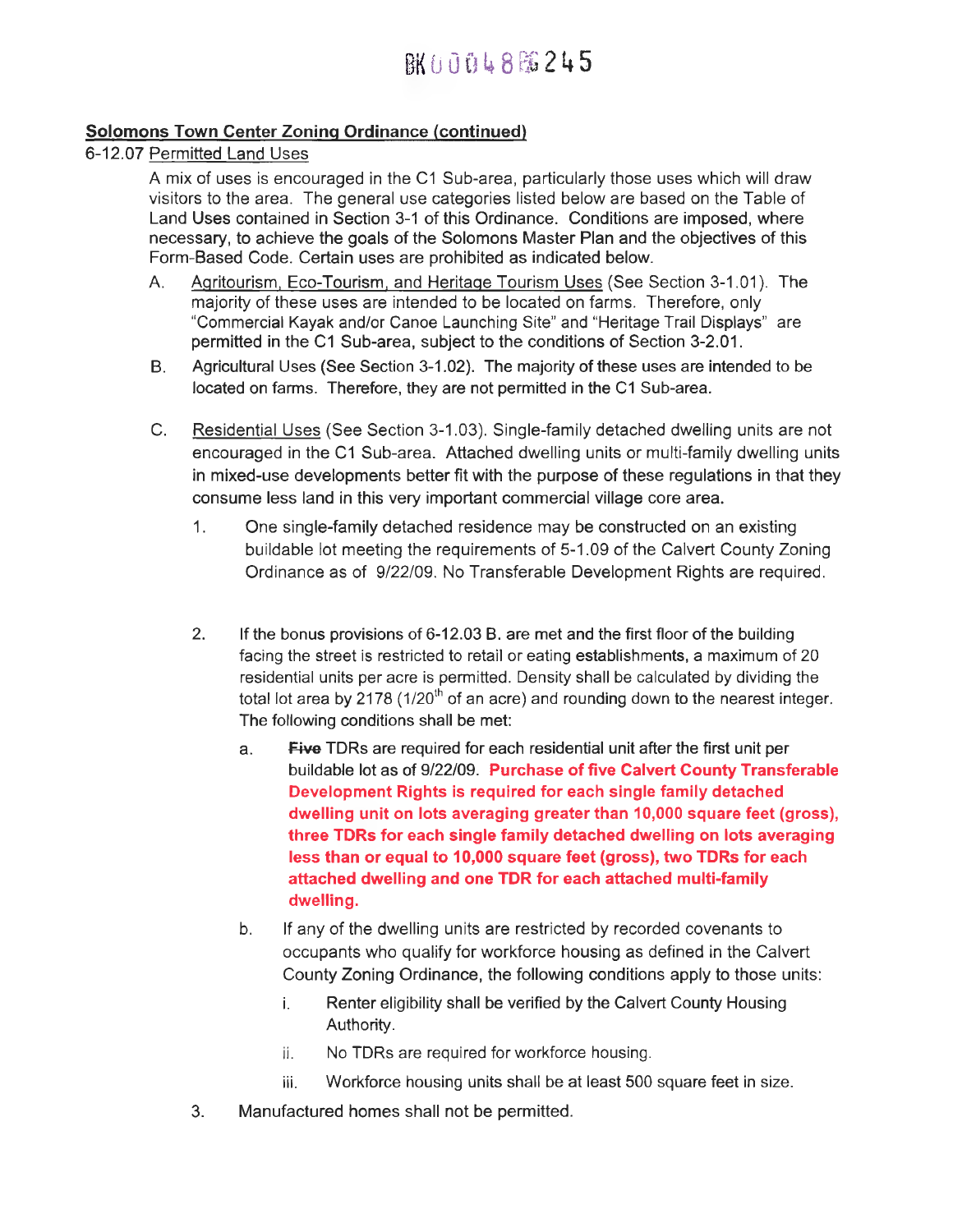## **BK11166888246**

#### **Solomons Town Center Zoning Ordinance**

#### Section 5-1.08 Residential Density, Minimum Lot Width Requirements in the Solomons Town Center

- A. Maximum Density.
	- 1. For new residential development, the base density for all Sub-areas shall not exceed one dwelling unit per acre without the application of Transferable Development Rights (TDRs).
	- 2. In the C6 Sub-area, the base density may be increased to a maximum of 10 dwelling units per acre with the application of TDRs (see sub-paragraph 'B' of this Section). In the C7 Sub-areas, the base density may be increased to a maximum of four dwelling units per acre with the application of TDRs. For maximum density allowed in the C1 Sub-area, see Section 6-12 of this Ordinance. In all other Sub-areas, the base density may be increased to a maximum of seven dwelling units per acre with the application of TDRs.
		- a. For Continuing Care Retirement Communities, the base density may be increased to a maximum of 10 dwelling units per acre with the application of TDR's as reduced pursuant to Section 5-1.08(B)(3)(c).
	- 3. The maximum density in all Sub-areas shall be subject to the Critical Area regulations contained in Article 8 of the Calvert County Zoning Ordinance.
	- 4. The maximum density of a buildable lot shall be based on the gross acreage, including any existing or proposed non-residential development on the property. To determine the maximum density allowed with the application of TDRs, the following formulas shall be used:
		- a. In the C6 Sub-area (density = 10 dwelling units/acre): Divide the gross acreage of the property by  $4.356$  ( $1/10<sup>th</sup>$  of an acre) and round down to the nearest integer.
		- b. In the C7 Sub-areas (density  $=$  4 dwelling units/acre): Divide the gross acreage of the property by 10,890 (1/4<sup>th</sup> of an acre) and round down to the nearest integer.
		- c. For all properties in the Limited Development Area (LDA) of the Critical Area (density  $= 4$ dwelling units/acre): Divide the gross acreage of the property by 10,890 (1/4<sup>th</sup> of an acre) and round down to the nearest integer.
		- d. For all properties in the C1 Sub-area, see Section 6-12.
		- e. For all other properties (density = 7 dwelling units/acre): Divide the gross acreage of the property by  $6.222$  (1/7<sup>th</sup> of an acre) and round down to the nearest integer.
- B. Application of Transferable Development Rights (TDRs).
	- 1. TDRs shall be applied as specified in sub-paragraph B.2 of this Section for each new buildable lot recorded after the adoption of this Ordinance (9/22/09), or each new dwelling unit given final site plan approval after the adoption of this Ordinance (9/22/09).

Exceptions. The application of TDRs is not required in the following instances:

- a. If a buildable lot is vacant at the time of adoption of this Ordinance (9/22/09), and is later subdivided into additional buildable lots, one dwelling unit may be constructed on one of those lots without the application of TDRs.
- b. One dwelling unit is permitted per buildable lot if the lot was in existence as of the date of adoption of this Ordinance (9/22/09), and meets the requirements of Section 5-1.09 of the Calvert County Zoning Ordinance.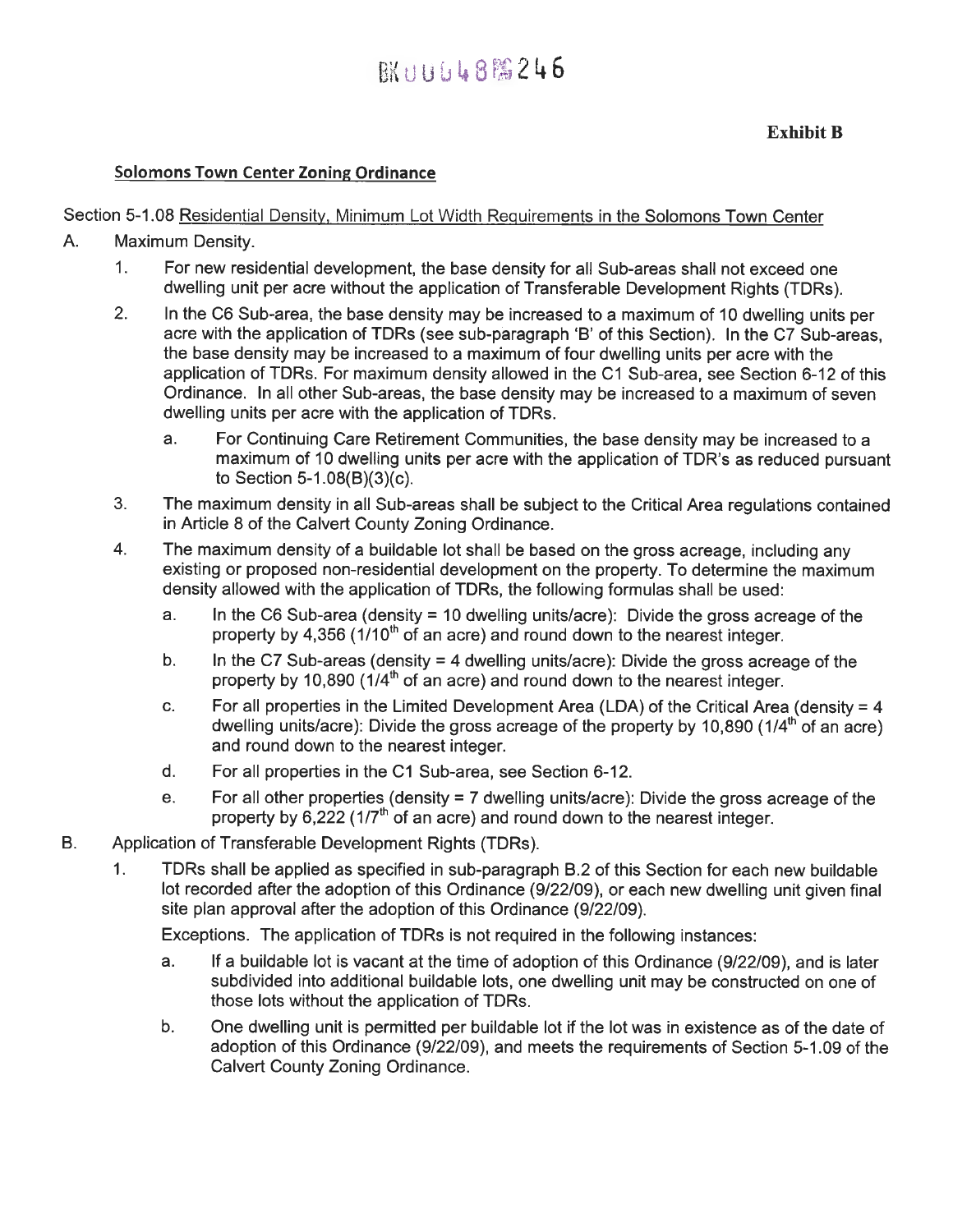## **BK000488247**

- c. One apartment that is accessory to a single-family detached residence and which complies with the requirements of Section 3-2.03, Use #1a, of this Ordinance is permitted.
- 2. Additional residential dwelling units may be permitted with the application of TDRs up to the maximum density allowed by sub-paragraph 'A' of this Section. The application of TDRs is required for each additional dwelling unit above the base density of one unit per acre. For example, if the maximum density is 10 dwelling units per acre, TDRs are required for nine of the dwelling units. The purchase of five Calvert County TDRs is required for each single family detached dwelling unit on lots averaging greater than 10,000 square feet (gross), three TDRs for each single family detached dwelling on lots averaging less than or equal to 10,000 square feet (gross), two TDRs for each attached dwelling and one TDR for each attached multi-family dwelling.
- 3. The Board of County Commissioners (BOCC) may reduce the number of TDRs required for new residential development in the following instances:
	- a. For workforce housing as defined in Article 12 of the Calvert County Zoning Ordinance, provided that the conditions specified in Section 5-1.05.B of the Calvert County Zoning Ordinance are met, and the recommendations of the Calvert Housing Opportunity Committee shall be considered.
	- b. The BOCC may reduce the number of TDRs required by up to 50% for non-profit organizations which meet Internal Revenue Service 5.01.C.3 criteria and provide public benefit, as determined by the Board of County Commissioners. Public benefit may include Leadership in Energy and Environmental Design (LEED) for Neighborhood Development Certification, Silver (or better) LEED Certification for all buildings and/or the provision of public access lands.
	- c. For Continuing Care Retirement Communities, the number of TDRs required for new residential development shall be reduced by 50%.
- C. Minimum Lot Size. The minimum lot size for residential development is 4,000 square feet in all Subareas except Cl (See Section 6-12). A variance in the minimum lot size requirements shall not be granted if doing so will result in an increase in the maximum density allowed.
- D. Minimum Lot Widths. There is no minimum lot width in the Sub-areas located south of Lore Road. For properties north of Lore Road, the minimum lot width for residential development shall be 75 feet in all Sub-areas except Sub-areas E1 and E3. In those Sub-areas, the lot width requirements may be reduced below 75 feet if the condition specified in Section 5-1.12 is met.